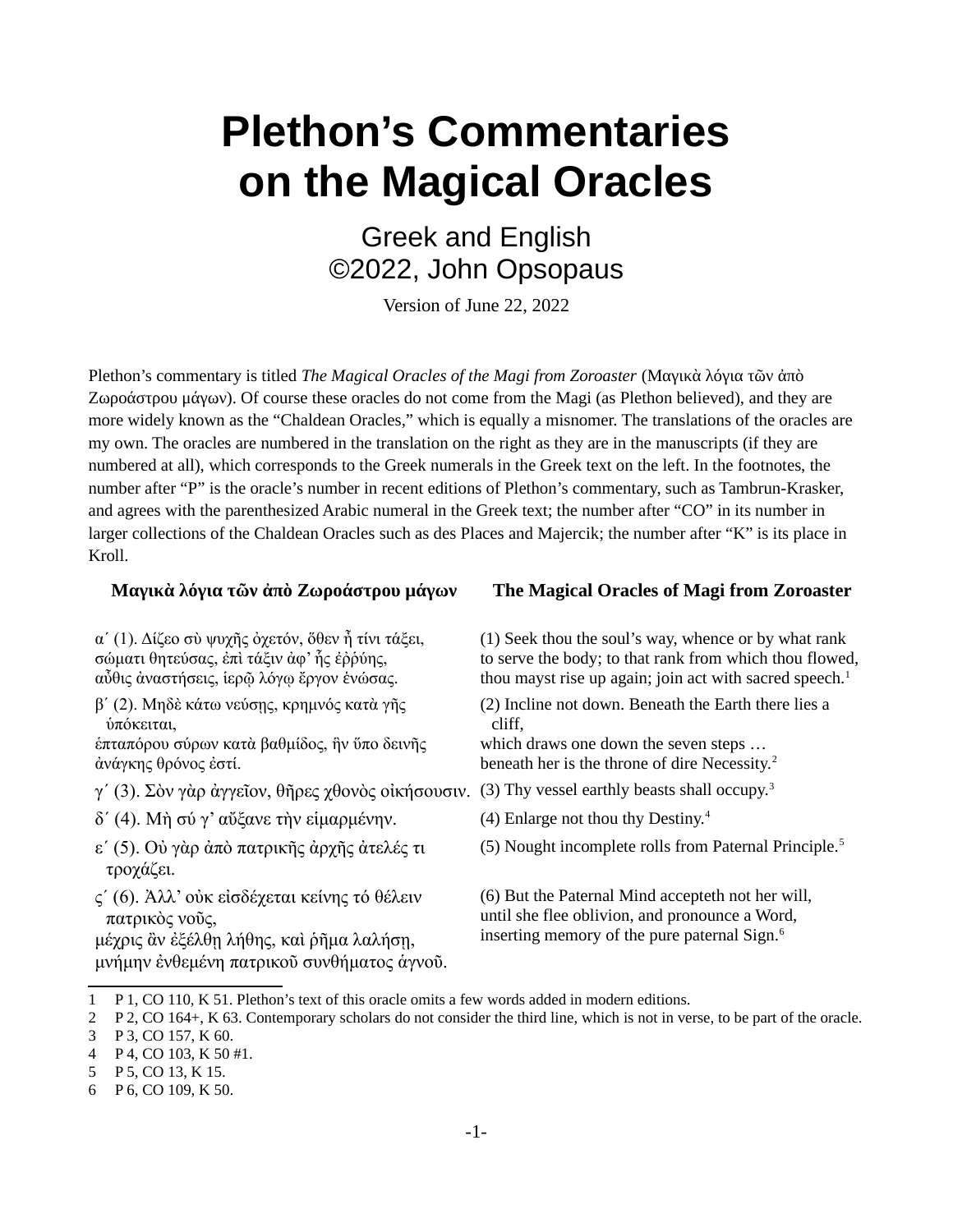ζ΄ (7). Χρὴ σε σπεύδειν πρὸς τό φάος, καὶ πρὸς πατρός αὐγάς,

ἔνθεν ἐπέμφθη σοι ψυχὴ πολὺν ἑσσαμένη νοῦν.

- η΄ (8). Ἂ ἂ τούσδε χθὼν κατοδύρεται ἐς τέκνα μέχρις.
- θ΄ (9). Ψυχῆς ἐξωστῆρες ἀνάπνοοι εὔλυτοί εἰσιν. (9) The soul's expellers with the breath are easily
- ι΄(10). Λαιῆς ἐν λαγόσιν κοίτης, ἀρετῆς πέλε πηγή,
- ἔνδον ὅλη μίμνουσα, τὸ παρθένον οὐ προιεῖσα.
- ια΄ (11). Ψυχὴ ἡ μερόπων θεὸν ἄγξει πως ἐς ἑαυτήν,
- οὐδὲν θνητὸν ἔχουσα, ὅλη θεόθεν μεμέθυσται. Άρμονίαν αὐχεῖ γάρ, ὑφ' ἦ πέλε σῶμα βρότειον.
- ιβ΄ (12). Ὅττι ψυχὴ πῦρ δυνάμει πατρὸς οὖσα φαεινόν,

ἀθάνατός τε μένει, καὶ ζωῆς δεσπότις ἐστι, καὶ ἴσχει κόσμου πολλὰ πληρώματα κόλπων.

- ιγ΄ (13). Ζήτησον παράδεισον. (13) Seek Paradise.[13](#page-1-13)
- ιδ΄ (14). Μὴ πνεῦμα μολύνῃς, μηδὲ βαθύνῃς τὸ ἐπίπεδον.
- ιε΄ (15a). Ἔστι καὶ εἰδώλῳ μερὶς εἰς τόπον ἀμφιφάοντα.
- ις΄ (15b). Μηδὲ τὸ τῆς ὕλης σκύβαλον κρημνῷ καταλείψῃς.
- 

ιη΄ (17). Ἐκτείνας πύρινον νοῦν, ἔργον ἐπ' εὐσεβίης, ῥευστὸν καὶ σῶμα σαώσεις.

- (7) You must make haste to light, and to the Father's beams,
- <span id="page-1-0"></span>from whence was sent to thee a soul full-clothed with  $mind.<sup>7</sup>$  $mind.<sup>7</sup>$  $mind.<sup>7</sup>$
- <span id="page-1-2"></span>(8) Alas! The Earth bewails them, even to their children.<sup>[8](#page-1-3)</sup>

<span id="page-1-4"></span>released.[9](#page-1-5)

<span id="page-1-6"></span>(10) Within the left side of the bed is virtue's fount, remaining all inside, nor losing chastity.<sup>[10](#page-1-7)</sup>

- (11) The human soul will somehow clasp God to herself,
- <span id="page-1-8"></span>and having nothing mortal, she is wholly drunk with God,
- for she boasts harmony, where mortal bodies stand.<sup>[11](#page-1-9)</sup>
- (12) Since Psychê, by the Father's Power a Radiant Fire,

remains immortal, She is Mistress of all Life, and holds Full-measures of the Cosmos' many clefts.<sup>[12](#page-1-11)</sup>

<span id="page-1-12"></span><span id="page-1-10"></span>

<span id="page-1-14"></span>(14) Neither spirit do you stain, nor deepen down the plane...<sup>[14](#page-1-15)</sup>

- <span id="page-1-16"></span>([15](#page-1-17)) And of the radiant place, the image has a piece.<sup>15</sup>
- <span id="page-1-18"></span>([16](#page-1-19)) Leave not the dross of matter on a precipice.<sup>16</sup>
- ιζ΄ (16). Μὴ ἐξάξῃς, ἵνα μὴ ἐξιοῦσα ἔχῃ τι. (17) Do not release, lest holding something she goes forth.[17](#page-1-21)

<span id="page-1-20"></span>(18) If thou extend the fiery mind

<span id="page-1-22"></span>to piety's work, the flowing body thou shalt save. $^{18}$  $^{18}$  $^{18}$ 

- <span id="page-1-13"></span>[13](#page-1-12) P 13, CO 165, K 65 #1. *Paradeisos*, a Persian word for "park."
- <span id="page-1-15"></span>[14](#page-1-14) P 14, CO 104, K 64.
- <span id="page-1-17"></span>[15](#page-1-16) P 15a, CO 158 v.2, K 61. Oracles 15 and 16 are quoted by Synesius as one oracle (but in the order 16, 15), and so recent editions of Plethon's commentary label them 15a and 15b (the "P" numbers here). Psellus, like Plethon, gives them as separate oracles in this order 15, 16. (Majercik, 1989, p. 108)
- <span id="page-1-19"></span>[16](#page-1-18) P 15b, CO 158 v.1, K 61. See also preceding note.
- <span id="page-1-21"></span>[17](#page-1-20) P 16, CO 166, K 5.
- <span id="page-1-23"></span>[18](#page-1-22) P 17, CO 128, K 54+61.

<span id="page-1-1"></span>[<sup>7</sup>](#page-1-0) P 7, CO 115, K 52.

<span id="page-1-3"></span>[<sup>8</sup>](#page-1-2) P 8, CO 162, K 63.

<span id="page-1-5"></span>[<sup>9</sup>](#page-1-4) P 9, CO 124, K 53.

<span id="page-1-7"></span>[<sup>10</sup>](#page-1-6) P 10, CO 52, K 28. Plethon's text has κοίτης (bed, couch) where modern editions have ῾Εκάτης (Hekate), in which case the first line can be translated "Within Hekate's left flank virtue's fount exists."

<span id="page-1-9"></span>[<sup>11</sup>](#page-1-8) P 11, CO 97, K 48.

<span id="page-1-11"></span>[<sup>12</sup>](#page-1-10) P 12, CO 96, K 47.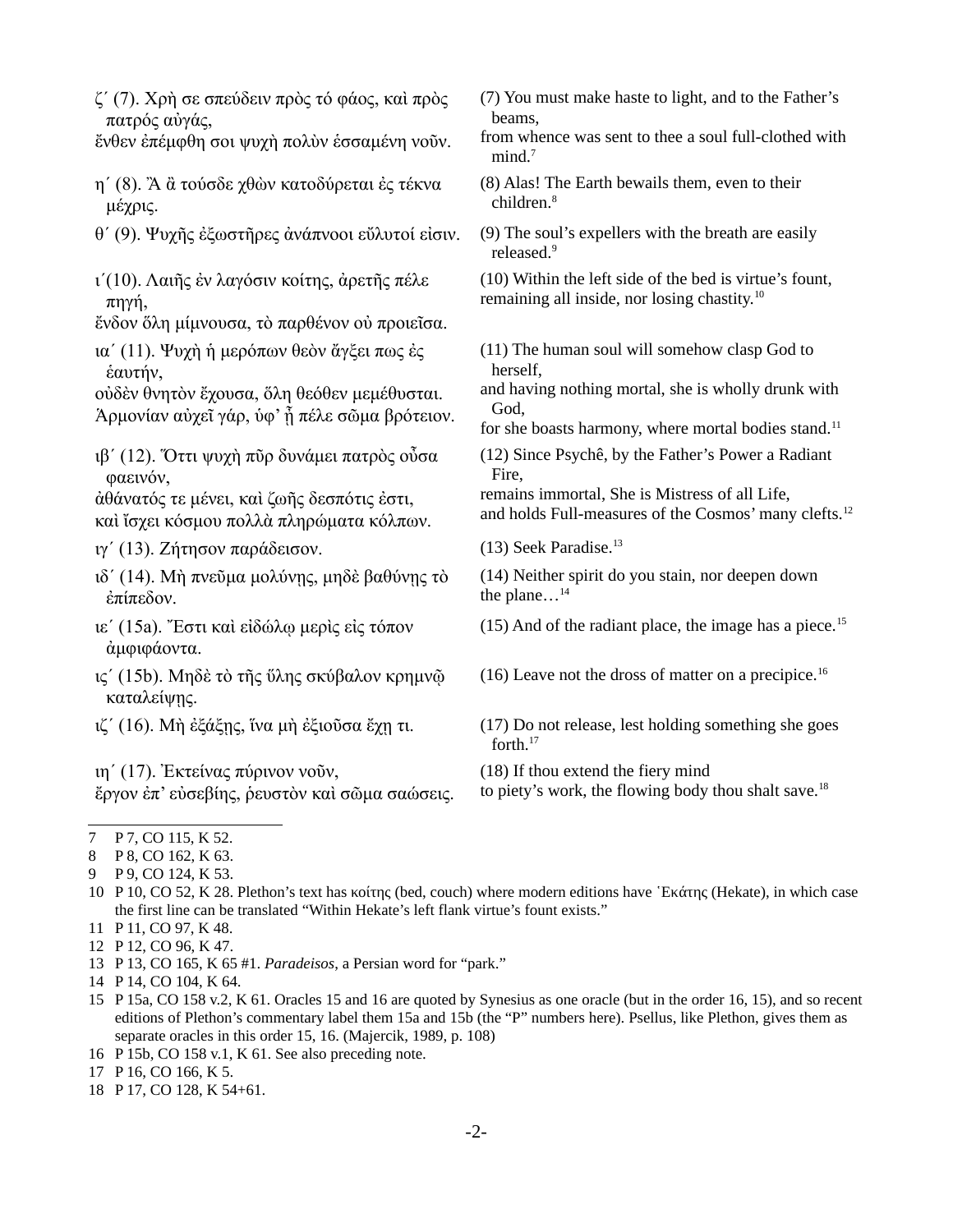<span id="page-2-10"></span><span id="page-2-8"></span><span id="page-2-6"></span><span id="page-2-4"></span><span id="page-2-2"></span><span id="page-2-0"></span>

| ιθ' (18). Έκ δ' άρα κόλπων γαίης θρώσκουσ'<br>ούποτ' άληθές<br>σῆμα βροτῷ ἀνδρὶ χθόνιοι κύνες δεικνύντες.                                         | (19) From cavities within the Earth spring earthly dogs<br>who never show a sign that's true to mortals $\ldots$ <sup>19</sup>                                                           |
|---------------------------------------------------------------------------------------------------------------------------------------------------|------------------------------------------------------------------------------------------------------------------------------------------------------------------------------------------|
|                                                                                                                                                   |                                                                                                                                                                                          |
| κ' (19). Η φύσις πείθει εἶναι τους δαίμονας<br>άγνούς,                                                                                            | (20) And Nature prompts belief that daimons all are<br>pure,                                                                                                                             |
| καί τὰ κακῆς ὕλης βλαστήματα χρηστὰ καὶ ἐσθλά.                                                                                                    | and evil matter's offspring are both kind and good. <sup>20</sup>                                                                                                                        |
| κα' (20). Αί ποιναί μερόπων άγκτειραι.                                                                                                            | $(21)$ Avengers, the restraints of people. <sup>21</sup>                                                                                                                                 |
| κβ' (21). Ηγείσθω ψυχῆς βάθος ἄμβροτον·<br>δμματα δ' ἄρδην<br>πάντ' έκπέτασον άνω.                                                                | (22) Let lead the soul's immortal depth; and all thine<br>eyes<br>extend quite upward. <sup>22</sup>                                                                                     |
| κγ' (22). Ω τολμηροτάτης φύσεως ἄνθρωπε<br>τέχνασμα.                                                                                              | (23) O human, thou machine of boldest Nature! <sup>23</sup>                                                                                                                              |
| κδ' (23). Πολλάκις ἣν λέξης μοι, άθρήσεις πάντη<br>λεκτόν·                                                                                        | (24) If thou speak'st often to me, thou shalt see what's<br>said, $^{24}$                                                                                                                |
| ούτε γάρ ούράνιος κυρτός τότε φαίνεται όγκος,<br>άστέρες ού λάμπουσι, το μήνης φώς κεκάλυπται,<br>χθών ούχ έστηκε, βλέπεται δε τα πάντα κεραυνοί. | for neither then appears the heavens' concave bulk,<br>nor shine the stars; the brilliance of the Moon is hid;<br>the Earth stands not; all things appear as thunderbolts. <sup>25</sup> |
| κε' (24). Μη φύσεως καλέσης αύτοπτον άγαλμα.                                                                                                      | (25) Call not on Nature's self-revealing image. $^{26}$                                                                                                                                  |
| κς' (25). Πάντοθεν άπλάστω ψυχη, πυρός ήνία<br>τεῖνον.                                                                                            | (26) From all sides to the pristine soul stretch reins of<br>fire. $27$                                                                                                                  |
| κζ' (26). Ηνίκα μεν βλέψης μορφής άτερ ευίερον<br>$\pi\tilde{\nu}\rho$                                                                            | (27) But when you see the very holy Shapeless Fire,<br>which shines by leaps and bounds throughout the whole                                                                             |
| λαμπόμενον σκιρτηδόν όλου κατά βένθεα<br>κόσμου,                                                                                                  | World's depths,<br>attend the Fire's Voice <sup>28</sup>                                                                                                                                 |
| κλῦθι πυρὸς την φωνήν.                                                                                                                            |                                                                                                                                                                                          |
| κη' (27). Σύμβολα πατρικὸς νόος ἔνσπειρεν ταῖς<br>ψυχαΐς.                                                                                         | (28) Paternal Mind implanted symbols into souls. <sup>29</sup>                                                                                                                           |
| κθ' (28a). Μάνθανε τὸ νοητόν, ἐπεὶ νόου ἔξω<br>ύπάρχει.                                                                                           | (29) Learn the noetic, which exists beyond thy mind. $30$                                                                                                                                |

- <span id="page-2-13"></span>[25](#page-2-12) P 23, CO 147, K 57. Contemporary editions have a slightly different text, "all things appear by thunderbolts."
- <span id="page-2-15"></span>[26](#page-2-14) P 24, CO 101, K 49.
- <span id="page-2-17"></span>[27](#page-2-16) P 25, CO 127, K 53.
- <span id="page-2-19"></span>[28](#page-2-18) P 26, CO 148, K 58.
- <span id="page-2-21"></span>[29](#page-2-20) P 27, CO 108, K 50. Instead of Plethon's ταῖς ψυχαῖς, the modern text has κατὰ κόσμον, which would be translated "Paternal Nous implanted Symbols in the World."
- <span id="page-2-23"></span>[30](#page-2-22) P 28a, CO 1 v.13, K 11. Oracles 29 and 30 in Plethon's list (numbered 28a and 28b in recent editions) are single verses from a longer oracle (CO 1, K 11). Plethon's text differs slightly from ours, but has the same meaning.

<span id="page-2-22"></span><span id="page-2-20"></span><span id="page-2-18"></span><span id="page-2-16"></span><span id="page-2-14"></span><span id="page-2-12"></span><span id="page-2-1"></span>[<sup>19</sup>](#page-2-0) P 18, CO 90, K 45. Slightly rearranged.

<span id="page-2-3"></span>[<sup>20</sup>](#page-2-2) P 19, CO 88, K 44.

<span id="page-2-5"></span>[<sup>21</sup>](#page-2-4) P 20, CO 161, K 62.

<span id="page-2-7"></span>[<sup>22</sup>](#page-2-6) P 21, CO 112, K 32. Plethon had different text for this oracle from that accepted now. Plethon had ήγείσθω for the first word, but with οἰγνύσθω, the translation would be "Unclose the soul's immortal depth."

<span id="page-2-9"></span>[<sup>23</sup>](#page-2-8) P 22, CO 106, K 50.

<span id="page-2-11"></span>[<sup>24</sup>](#page-2-10) Plethon has λέκτον whereas recent editions have λέοντα, in which case the first line is "If thou speak often to me, thou shalt see a lion."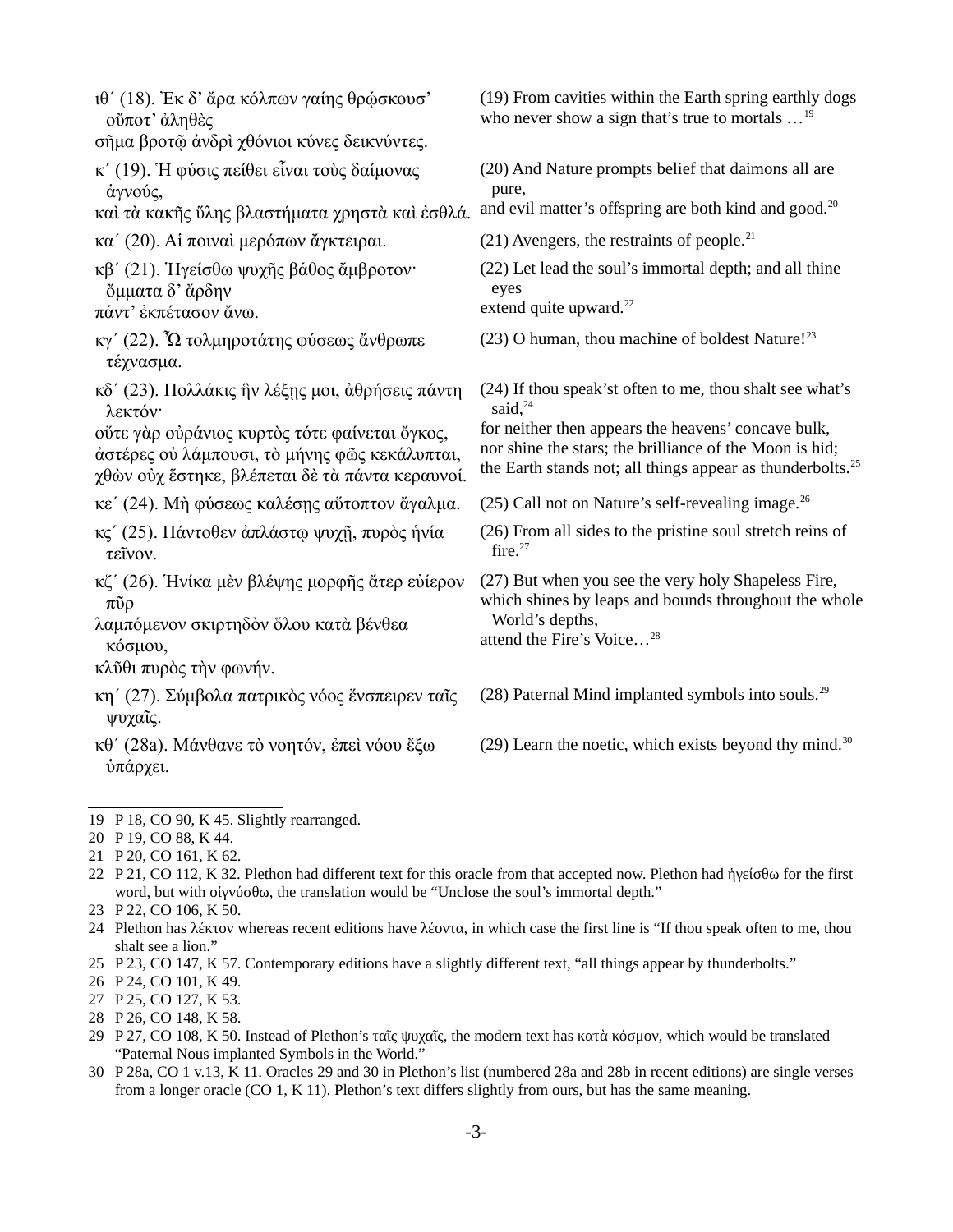- λ΄ (28b). Ἔστι δὲ δή τι νοητόν, ὃ χρή σε νοεῖν νόου ἄνθει.
- λα' (29). Είσὶν πάντα πυρὸς ἑνὸς ἐκγεγαῶτα. (31) ... all things were born of the One Fire.<sup>[32](#page-3-3)</sup>
- λβ΄ (30). Πάντα γὰρ ἐξετέλεσσε πατήρ, καὶ νῷ παρέδωκε
- δευτέρῳ, ὃν πρῶτον κληΐζεται ἔθνεα ἀνδρῶν.
- λγ΄ (31) Νοούμεναι ἴυγγες πατρόθεν νοέουσι καὶ αὐταί,
- βουλαῖς ἀφθέγκτοισι κινούμεναι ὥστε νοῆσαι.
- λδ΄ (32). Ὦ πῶς κόσμος ἔχει νοεροὺς ἀνοχῆας ἀκαμπεῖς.
- λε΄ (33). Ἑαυτὸν ὁ πατὴρ ἥρπασεν,
- οὐδ' ἐν ἑῇ δυνάμει νοερᾷ κλεῖσας ἴδιον πῦρ.
- $\lambda$ ς' (34). Πατήρ οὐ φόβον ἐνθρώσκει, πειθὼ δ' ἐπιχεύει.
- <span id="page-3-0"></span>(30) There is a notion known by just the flower of  $mind.<sup>31</sup>$  $mind.<sup>31</sup>$  $mind.<sup>31</sup>$
- <span id="page-3-2"></span>
- <span id="page-3-4"></span>(32) The Father finished<sup>[33](#page-3-5)</sup> every thing and handed them to Second Nous, whom you, the human tribe, call First.<sup>[34](#page-3-7)</sup>
- <span id="page-3-6"></span>(33) The Iynges, thought by Father, also think themselves,
- by his unutterable counsels moved to understand.<sup>[35](#page-3-9)</sup>
- <span id="page-3-10"></span><span id="page-3-8"></span> $(34)$  Oh, how the World hath rigid intellectual Guides!<sup>[36](#page-3-11)</sup>
- (35) … the Father snatched Himself away,
- <span id="page-3-12"></span>and didn't close His Fire in Noeric Power.<sup>[37](#page-3-13)</sup>
- <span id="page-3-14"></span>(36) The Father makes not fear, but pours persuasion on.<sup>[38](#page-3-15)</sup>

<span id="page-3-1"></span>[<sup>31</sup>](#page-3-0) P 28b, CO 1 v.1, K 11. See also preceding note.

<span id="page-3-3"></span>[<sup>32</sup>](#page-3-2) P 29, CO 10, K 15.

<span id="page-3-5"></span>[<sup>33</sup>](#page-3-4) "Finished" (ἐξετέλεσσε) means to perfect or bring to a perfect end; that is, the Father thinks the Model perfectly, and passes it on to the Demiurge (Majercik 144). The Demiurge is often mistaken for the First God, because His work is more manifest to us.

<span id="page-3-7"></span>[<sup>34</sup>](#page-3-6) P 30, CO 7, K 14.

<span id="page-3-9"></span>[<sup>35</sup>](#page-3-8) P 31, CO 77, K 40.

<span id="page-3-11"></span>[<sup>36</sup>](#page-3-10) P 32, CO 79, K 40. Current editions have a somewhat different text, but with a similar meaning, "The World entire hath rigid intellectual Guides."

<span id="page-3-13"></span>[<sup>37</sup>](#page-3-12) P 33, CO 3, K 12.

<span id="page-3-15"></span>[<sup>38</sup>](#page-3-14) P 34, CO 14, K 15.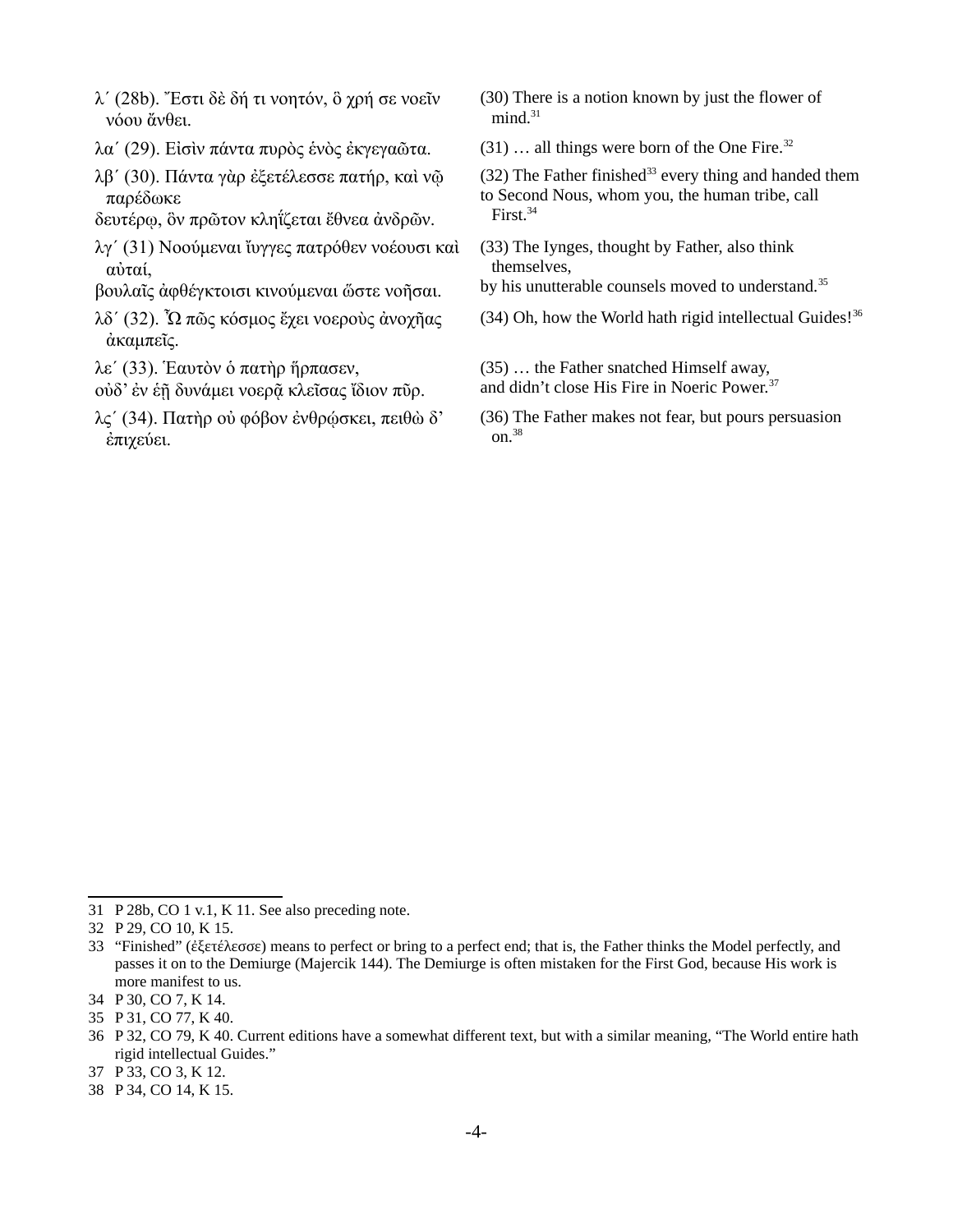## **Commentary on the Oracles**

The translations of the oracles are my own; the commentary is by Plethon, translated by Stanley, modernized by me and checked against the Greek text in Tambrun-Krasker. The translation is included as Appendix C in Opsopaus, *Secret Texts*.

## **[Γεωργίου Γεμιοτοῦ] Πλήθωνος Ἐξήγησις εἰς τὰ αὐτὰ λόγια**

α΄ (1). Δίζεο σὺ ψυχῆς ὀχετόν, ὅθεν ἦ τίνι τάξει, σώματι θητεύσας, ἐπὶ τάξιν ἀφ' ἧς ἐῤῥύης, αὖθις ἀναστήσεις, ἱερῷ λόγῳ ἔργον ἑνώσας.

Οἱ ἀπὸ Ζωροάστρου μάγοι νομίζουσιν, ὥσπερ καὶ ἄλλοι συχνοί, τὴν ψυχὴν τὴν ἀνθρωπίνην, ἀθάνατον οὖσαν, ἄνωθέν τε κατιέναι, τῷ θνητῷ τῷδε σώματι θητεύσουσαν, ἤτοι ἐπί τινα χρόνον ἐργασομένην αὐτῷ, καὶ ζωώσουσάν τε καὶ κοσμήσουσαν ἐκ τῶν δυνατῶν, καὶ αὖθις ἐνθένδε ἐκεῖσε ἀποχωρεῖν, πλειόνων δ' ἐκεῖ ὄντων τῇ ψυχῇ χώρων, καὶ τοῦ μὲν ἀμφιφαοῦς, τοῦ δ' ἀμφικνεφοῦς, τῶν δέ τινων μεταξὺ τούτων, ἑτεροφαῶν τε δὴ καὶ ἑτεροκνεφων· ἀπό γε τοῦ ἀμφιφαοῦς ποτὲ ἐς τόδε τὸ σῶμα κατεῤῥυηκυῖαν τὴν ψυχήν, καλῶς μὲν θητεύσασαν, ἐς τὸν αὐτὸν χῶρον αὖθις ἀνατρέχειν· μὴ καλῶς δέ, ἐς τοὺς τούτου χείρους ἐνθένδεν ἀποχωρεῖν, κατὰ λόγον τῶν ἀυτῇ βεβιωμένων. Πρὸς οὖν ταῦτα λέγει τὸ λόγιον, ζήτει σὺ τὸν τῆς ψυχῆς ὀχετόν, ἤτοι τὴν ὁδόν, ἥν σοι ἡ ψυχὴ ἐρρύη· ὄθεν ἢ τίνι τάξει, τοῦ βίου δηλαδή, τῷδε τῷ σώματι θητεύσας, αὖθις ἐπὶ τὴν αὐτὴν τάξιν, ἀφ' ἧς ἐῤῥύης, ἀναστήσεις, τὸν αὐτὸν δηλαδὴ ὀχετὸν τῆς ψυχῆς, ἑνώσας τῷ ἱερῷ λόγῳ καὶ ἔργον. Ἱερὸν μὲν οὖν λόγον τὸν περὶ τῆς θεοσεβείας φησίν, ἔργον δὲ τὴν τελετήν. Λέγει οὖν τὸ λόγιον, ὅτι πρὸς τῷ περὶ τῆς θεοσεβείας λόγῳ, καὶ τῇ τελετῇ χρῶ, πρὸς τὴν τῇς ψυχῆς ταύτην ἀναγωγήν.

β΄ (2). Μηδὲ κάτω νεύσῃς, κρημνός κατὰ γῆς ὑπόκειται,

ἑπταπόρου σύρων κατὰ βαθμίδος, ἣν ὕπο δεινῆς ἀνάγκης θρόνος ἐστί.

Κρημνὸν τὴν εἰς φθοράν φησι καὶ κακίαν καὶ κακοδαιμονίαν ὑποφοράν, γῆν δὲ τὸ γεῶδες καὶ

## **[George Gemistos] Plethon's Commentary on these Oracles**

(1) Seek thou the soul's way, whence or by what rank to serve the body; to that rank from which thou flowed,

thou mayst rise up again; join act with sacred speech.

The *Magi*, who are followers of *Zoroaster*, as also many others, hold that the human soul is immortal and descended from above to serve the mortal body, that is, to operate therein for a certain time, and to animate and adorn it to her power, and then to return to the place from which she came. And whereas there are many mansions there for the soul, one *wholly-bright*, another *wholly-dark*, others betwixt both, *partlybright*, *partly-dark*, the soul, being descended from that which is wholly-bright into the body, if she perform her office well, runs back into the same place; but if not well, she retires into worse mansions, according to the things which she has done in life.

 The oracle therefore says, *Seek thou the soul's way*, or the way by which the soul flowed into you; or by what course (*viz*. of life), having performed your charge toward the body, you may mount up to the same place from which you flowed down, *viz*. the same track of the soul, *joining act to sacred speech*.

 By *sacred speech*, it means that which concerns divine worship; by *act*, divine rites [*teletên*]. The oracle therefore says that to this exaltation of the soul, both speech concerning divine worship (prayers) and religious rites (sacrifices) are requisite.

(2) Incline not down. Beneath the Earth there lies a cliff,

which draws one down the seven steps … beneath her is the throne of dire Necessity.

It calls the descent into wickedness and misery, a *cliff*; the terrestrial and mortal body, the *Earth*, for by the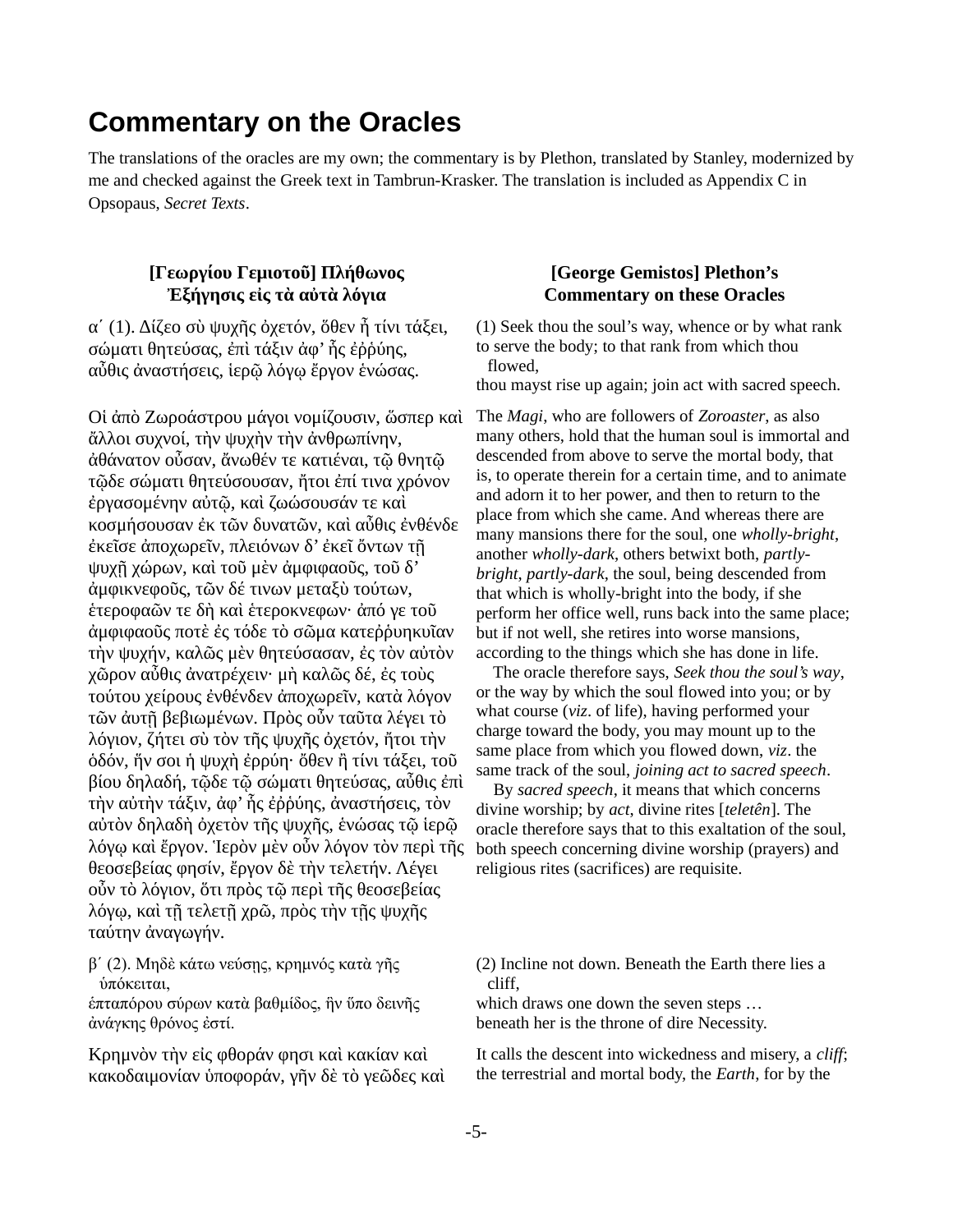θνητὸν σῶμα· γῇ μὲν γὰρ καὶ χθονί, τὴν θνητὴν φύσιν, πυρὶ δὲ τὴν θείαν, τὰ λόγια ταῦτα ὡς τὰ πολλὰ σημαίνει. Ἑπτάπορον δὲ βαθμίδα φησὶ τὴν ἐκ τῶν πλανήτων εἱμαρμένην, ὑφ' ἣν καὶ δεινήν τινα ἱδρῦσθαι καὶ ἀπαράτρεπτον ἀνάγκην. Λέγει οὖν τὸ λόγιον, μὴ κάτω πρὸς τὸ θνητὸν δὴ σῶμα ἀποκλίνῃς, ὃ τῇ ἀπὸ τῶν πλανήτων μόνῃ τὰ πολλὰ ὑποπίπτον εἱμαρμένῃ, τῶν οὐκ ἐφ' ἡμῖν μᾶλλόν ἐστι· κακοδαιμονήσεις γάρ, ἢν πρὸς τοῦτο ὅλος ἀποκλίνῃς, ἀτυχῶν, καὶ τῆς βουλήσεως ὑπὸ τῆς ἐς αὐτὸ πεπρωμένης ἀνάγκης ἑκάστοτε ἐκπίπτων.

γ΄ (3). Σὸν γὰρ ἀγγεῖον, θῆρες χθονὸς οἰκήσουσιν. (3) Thy vessel earthly beasts shall occupy.

Τὸ τῆς σῆς ἀγγεῖον ψυχῆς, τὸ θνητὸν δὴ τοῦτο σῶμα, εὐλαὶ καὶ κνώδαλα οἰκήσουσιν.

δ΄ (4). Μὴ σύ γ' αὔξανε τὴν εἱμαρμένην. (4) Enlarge not thou thy Destiny.

Μὴ σὺ πειρῶ αὔξειν τὴν σὴν εἱμαρμένην, ἤτοι μείζω ποιεῖν τῆς δεδομένης, οὐ γὰρ οἷός τ' ἔσῃ δηλαδή.

ε΄ (5). Οὐ γὰρ ἀπὸ πατρικῆς ἀρχῆς ἀτελές τι τροχάζει.

Οὐ γὰρ ἀπὸ τῆς πατρικῆς ἀρχῆς, τῆς τοῦ ἀνωτάτω δηλαδὴ θεοῦ, χωρεῖ τι ἀτελές, δηλαδὴ ὥστ'ἄν σε καὶ δύνασθαι αὐτοτελειοῦν· ἐκεῖθεν γὰρ τέλεια ἅπαντα χωρεῖν, τῷ πρὸς τὴν τελειότητα τείνειν τὴν τοῦ ὅλου.

ς΄ (6). Ἀλλ' οὐκ εἰσδέχεται κείνης τό θέλειν πατρικὸς νοῦς,

μέχρις ἂν ἐξέλθῃ λήθης, καὶ ῥῆμα λαλήσῃ, μνήμην ἐνθεμένη πατρικοῦ συνθήματος ἁγνοῦ.

Ὁ πατιρικὸς νοῦς, ὁ δεύτερος δηλαδὴ θεός, καὶ τῆς ψηχῆς προσεχὴς δημιουργός, οὐκ εἰσδέχεται έκείνης τὴν θέλησιν, μέχρις ἂν ἐξέλθη τῆς λήθης, ἢν ἐκ τῆς πρὸς τόδε τὸ σῶμα ἐπιπλοκῆς ἔπαθε, καὶ λαλήση τι ῥῆμα, ἤτοι λόγον φρονήση τινά, μνήμης ἐχόμενον τοῦ πατρικοῦ θείου συνθήματος, τοῦτο δ᾽εἶναι τὴν τῆς τοῦ καλοῦ διώξεως ἐντολήν, ἧς τὴν ψυχὴν ἀναμνησθεῖσαν οὕτως ἤδη καὶ τῷ ἑαυτῆς δημιουργῷ μάλιστα ἀρέσκειν.

Earth it means mortal nature, as by the fire frequently the divine; by the place with *seven steps*, it means Fate dependent on the planets, beneath which there is seated a certain dire and unalterable Necessity. The oracle therefore advises that you not stoop down towards the mortal body, which being subject only to the Fate that proceeds from the planets, may be reckoned amongst those things which are not up to us [*ouk eph' hêmin*], for you will be unhappy if you stoop down wholly to the body, and unfortunate and continually failing of your desires, in regard to the necessity that is annexed to the body.

The *vessel* of your soul, that is this mortal body, shall be *inhabited* by worms and other vile creatures.

Endeavor not to increase your Fate, or to do more than is given to you in charge, for you will not be able.

(5) Nought incomplete rolls from Paternal Principle.

For from the *Paternal Principle*, which is that of the Supreme God, nothing incomplete proceeds, so that you yourself might complete it; for all things proceeding from thence are perfect, as appears, in that they tend to the perfection of the Universe.

(6) But the Paternal Mind accepteth not her will, until she flee oblivion, and pronounce a Word, inserting memory of the pure paternal Sign.

The *Paternal Mind* (the Second God and diligent maker [*dêmiourgos*] of the soul) admits not her *will* or desire until she come out of the *oblivion* that she contracted by connection with the body; and until she speak a certain *word*, or conceive in her thoughts a certain speech, calling to remembrance the paternal divine symbol [*synthêma*] or watch-word, which is the pursuit of the good, and the soul recalling this hereby becomes most acceptable to her maker.

ζ΄ (7). Χρὴ σε σπεύδειν πρὸς τό φάος, καὶ πρὸς (7) You must make haste to light, and to the Father's beams,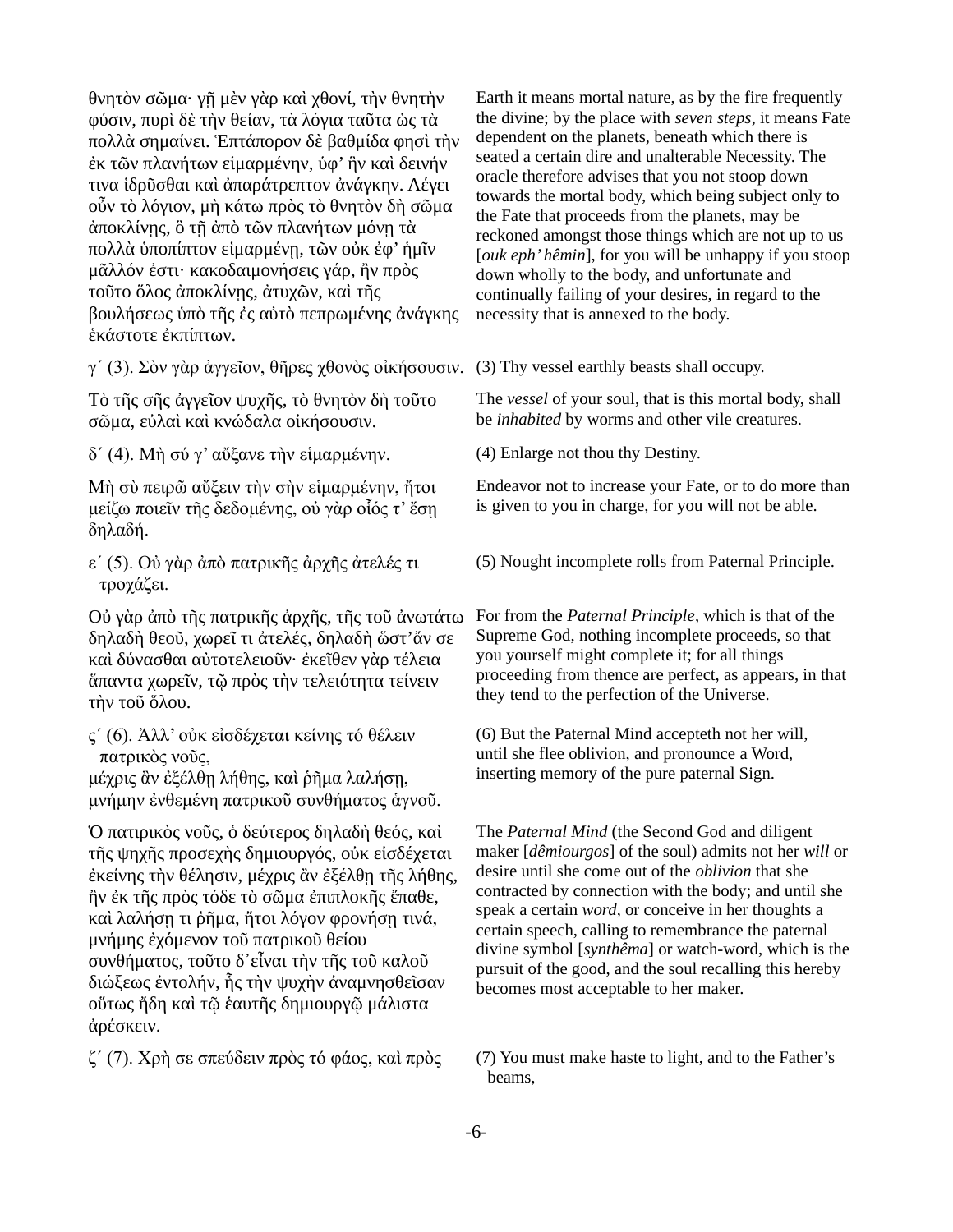πατρός αὐγάς,

ἔνθεν ἐπέμφθη σοι ψυχὴ πολὺν ἑσσαμένη νοῦν.

Φῶς καὶ αὐγὰς πατρὸς τῇ ψυχῇ, τὸν ἀμφιφαῆ εἶναι αὐτῆς χῶρον, ἔνθεν τὴν ψυχὴν τὸν πολὺν νοῦν περιβεβλημένην, ἐνθάδε δὴ καταπεμφθῆναι·πρὸς οὖν τὸ αὐτὸ φῶς χρῆναι αὖθις σπεύδειν.

η΄ (8). Ἂ ἂ τούσδε χθὼν κατοδύρεται ἐς τέκνα μέχρις.

Τοὺς δὲ μὴ πρὸς τὸ αὐτὸ φῶς, ὅθεν αὐτοῖς ἐπέμφθη ἡ ψυχή, σπεύδοντας αὖθις, ἡ χθὼν ἤτοι ἡ θνητὴ φύσις, κατοδύρεται, ὅτι πεμφθέντες ἐφ' ὧ καὶ αὐτὴν κοσμῆσαι. Οἱ δὲ πρὸς τῷ μὴ καὶ αὑτὴν κοσμῆσαι, καὶ ἑαυτοὺς ἤσχυναν μοχθηρῶς βεβιωκότες, παραπολαύειν δὲ δὴ καὶ τὰ τέκνα τῆς τῶν γονέων κακίας, πονηρᾶς ἀγωγῆς τῆς ὑπ' αὐτῶν τυγχάνοντα.

θ΄ (9). Ψυχῆς ἐξωστῆρες ἀνάπνοοι εὔλυτοί εἰσιν. (9) The soul's expellers with the breath are easily

Οἱ τὴν ψυχὴν ἐξωθοῦντες λόγοι, ἐκ τῆς κακίας δηλαδή, καὶ οὕτω δὴ ἀναπνεῖν διδόντες, εὔλυτοί εἰσιν, ἤτοι οὐ χαλεπῶς τῆς τέως ἐπεχούσης αὐτοὺς λήθης ἀπολυόμενοι.

ι΄(10). Λαιῆς ἐν λαγόσιν κοίτης, ἀρετῆς πέλε πηγή,

ἔνδον ὅλη μίμνουσα, τὸ παρθένον οὐ προιεῖσα.

Ἐν ταῖς λαγόσι τῆς σῆς λαιᾶς κοίτης, ὑπάρχει ἡ τῆς ἀρετῆς πηγή, ἤτοι ἡ δύναμις αὐτῆς, ἔνδον τε ὅλη μένουσα, καὶ οὔποτε τὸ παρθένον, ἤτοι ἀπαθὲς ἑαυτῆς ἀποβάλλουσα· ἀπαθῆ γὰρ καὶ ἀναπόβλητον ἐν ἡμῖν τὴν τῆς ἀρετῆς ἀεὶ δύναμιν ύπάρχειν, κἂν ἡ ἐνέργεια αὐτῆς ἀποβλητὴ ἦ. Ἐν λαιοῖς δὲ τὴν τῆς ἀρετῆς φησιν ὑπάρχειν δύναμιν, διὰ τὸ ἐν δεξιοῖς τὴν ἐνέργειαν αὐτῆς βούλεσθαι τετάχθαι· κοίτην δ' εἶναι ἡμῶν τῆς ψυχῆς, τὴν ταῖς διαφόροις αὐτῆς ἕξεσιν ὑποκειμένην χώραν.

ια΄ (11). Ψυχὴ ἡ μερόπων θεὸν ἄγξει πως ἐς ἑαυτήν,

οὐδὲν θνητὸν ἔχουσα, ὅλη θεόθεν μεμέθυσται. Άρμονίαν αὐχεῖ γάρ, ὑφ' ἦ πέλε σῶμα βρότειον.

Ἡ ψυχὴ ἡ ἀνθρωπίνη θεόν πως ἐς ἑαυτὴν ἄγξει, *The human soul will somehow clasp God,* and join him

from whence was sent to thee a soul full-clothed with mind.

The light and splendor of the Father is that mansion of the soul which is circumlucid [*amphiphaês*], from whence the soul arrayed with mind [*nous*] was sent hither, wherefore we must hasten to return to the same light.

(8) Alas! The Earth bewails them, even to their children.

Those who don't hasten to the light, from which their soul was sent to them, the Earth or mortal Nature bewails, for they, being sent hither to adorn her, not only don't adorn her, but also blemish themselves by living wickedly; moreover the wickedness of the parents is transmitted to the children, corrupted by them through ill education.

released.

The reasons [*logoi*], which expel the soul from wickedness and give her breath, are easily released, and the oblivion that keeps them in, is easily put off.

(10) Within the left side of the bed is virtue's fount, remaining all inside, nor losing chastity.

In the left side of your bed, there is the power or fount of virtue, residing wholly within, and never casting off her chastity or nature void of passion, for there is always in us the power of virtue without passion which cannot be put off, although her energy or activity may be interrupted. It says the power of virtue is placed on the left side because her activity is seated on the right; by the bed is meant the seat of the soul, subject to her several habits.

(11) The human soul will somehow clasp God to herself,

and having nothing mortal, she is wholly drunk with God,

for she boasts harmony, where mortal bodies stand.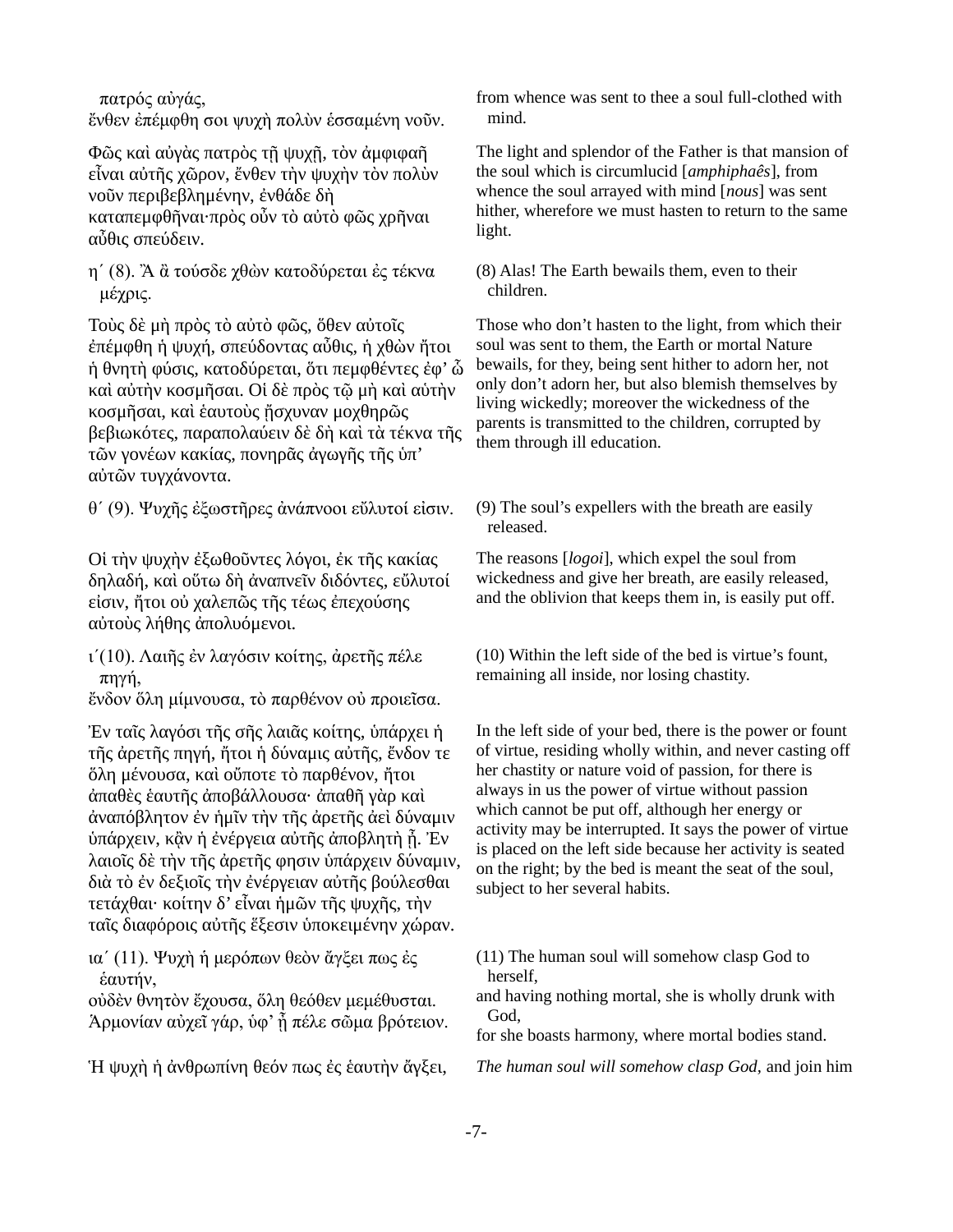ἤτοι ἰσχυρῶς ἑνώσει, τὸν ἑαυτῆς δηλαδὴ προσεχῆ προστάτην, τῇ πρὸς αὐτὸν κατὰ δύναμιν ὁμοιώσει· οὐδὲν ἔχουσα καθ' ἑαυτὴν θνητόν, ὅλη θεόθεν μεμέθυσται, ἤτοι πεπλήρωται τῶν θείων καλῶν. Εἰ γὰρ καὶ τῷ θνητῷ τῷδε ἐνδέδεται, ἀλλὰ καὶ οὕτω τήν γε ἁρμονίαν, ἤτοι τὴν ἕνωσιν, ὑφ' ἦ τὸ βρότειον ὑπάρχει σῶμα, αὐχεῖ, ἤτοι οὐκ αἰσχύνεται, ἀλλὰ καὶ φρονεῖ τι ἐπ' αὐτῇ· ὡς ἂν αὐτὴ οὖσα ἡ τὴν τοιαύτην τῷ παντὶ λειτουργίαν λειτουργοῦσα, ὥστε τῶν θνητῶν τοῖς ἀθανάτοις ἐν τῷ ἀνθρώπῳ ἑνουμένων, οὕτω καὶ τὸ πᾶν ἐς μίαν τινὰ ἁρμονίαν συγκροτεῖσθαι.

ιβ΄ (12). Ὅττι ψυχὴ πῦρ δυνάμει πατρὸς οὖσα φαεινόν,

ἀθάνατός τε μένει, καὶ ζωῆς δεσπότις ἐστι, καὶ ἴσχει κόσμου πολλὰ πληρώματα κόλπων.

Πατρὸς δύναμιν, καὶ δύναμιν αὐτοῦ νοεράν, καὶ νοῦν πατρικόν, τὸν αὐτὸν δεύτερον θεόν, τὰ λόγια ταῦτα πανταχοῦ καλεῖ, πρώτιστον τῶν ἄλλων πάντων ἐκ τοῦ πατρός τε καὶ ἀνωτάτω θεοῦ προεληλυθότα. Λέγει οὖν, ὅτι τοῦ πατρὸς ταύτῃ τῇ δυνάμει προσεχῶς δηλαδή, δεδημιουργημένη ἡ ψυχή· πῦρ οὖσα φαεινόν, ἤτοι θεία τις οὐσία καὶ νοερά, μένει τε ἀθάνατος διὰ τὴν θειότητα τῆς οὐσίας, καὶ δεσπότις ἐστὶ ζωῆς, δηλαδὴ τῆς ἑαυτῆς, ἅτε οὐκ ἀπόβλητον ἔχουσα τὸ ζῆν. Ἃ μὲν γὰρ ἂν ἀπόβλητα ἔχοιμεν, τούτων οὐδ' ἂν δεσπόται που εἴημεν, χρῆσις δ' ἄν τις μόνη ήμῖν διδοῖτο αὐτῶν, ἃ δ' ἂν μὴ ἀπόβλητά, κἂν δεσπόται τούτων εἴημεν. Καὶ ἴσχει δὲ δὴ ἢ ψυχή, κατὰ τὴν ἑαυτῆς δηλαδὴ ἀϊδιότητα, πολλὰ πληρώματα τῶν τοῦ κόσμου κόλπων, ἤτοι τῶν διαφόρων ἑαυτῆς ἐν τῷ κόσμῳ χώρων, ὧν πρὸς λόγον τῶν τῇδε αὐτῇ βεβιωμένων ἑκάστοτε τυγχάνει.

ιγ΄ (13). Ζήτησον παράδεισον. (13) Seek Paradise.

ιδ΄ (14). Μὴ πνεῦμα μολύνῃς, μηδὲ βαθύνῃς τὸ ἐπίπεδον.

Οἱ περί τε Πυθαγόραν καὶ Πλάτωνα σοφοί τὴν ψυχὴν οὐ πάντη τινὰ χωριστὴν οὐσίαν παντὸς σώματος νομίζουσιν, οὐ μὲν δή, οὐ δ᾽αὖ πάντη ἀχώριστον, ἀλλὰ τῇ μὲν χωριστήν, τῇ δ'

strictly *to herself* (who is her continual defense) by resembling him as much as she can possibly; *having nothing mortal* within her, *she is wholly drunk with God,* or replenished with divine goods, for though she is fettered to this mortal body, yet she *glories in the harmony* or union *in which the mortal body exists*. That is, she is not ashamed of it, but thinks well of herself for it; for she is a cause and affords to the All that, as mortals are united with immortals in humanity, the All is adorned with one harmony.

(12) Since Psychê, by the Father's Power a Radiant Fire,

remains immortal, She is Mistress of all Life, and holds Full-measures of the Cosmos' many clefts.

The Second God, who first before all other things proceeded from the Father and supreme god, these oracles call all along *the Father's Power,* his *Intellectual Power,* and the *Paternal Mind.* It says, therefore, that *Psychê [*the soul*], procreated by this Power of the Father, is a radiant fire,* that is, a divine and intellectual essence, and *persists immortal* through the divinity of its essence, *and is Mistress of Life,* viz. of herself, possessing life that cannot be taken away from her. For how can we be said to be masters of such things as may be taken from us, seeing that use of them is only allowed us? But of those things which cannot be taken from us, we are absolute masters. The soul, due to her own perpetuity [*aïdiotêta*], *holds fullmeasures in the clefts* [*kolpôn*] of the *cosmos,* or her diverse places in the world, which are allotted each time according to how she has led her life past.

Τὸν ἀμφιφαῆ τῆς ψυχῆς χῶρον. The circumlucid mansion of the soul.

(14) Neither spirit do you stain, nor deepen down the plane…

The followers of *Pythagoras* and *Plato* conceive the soul to be a substance not wholly separate from all body, nor wholly inseparable; but partly separable, partly inseparable; separable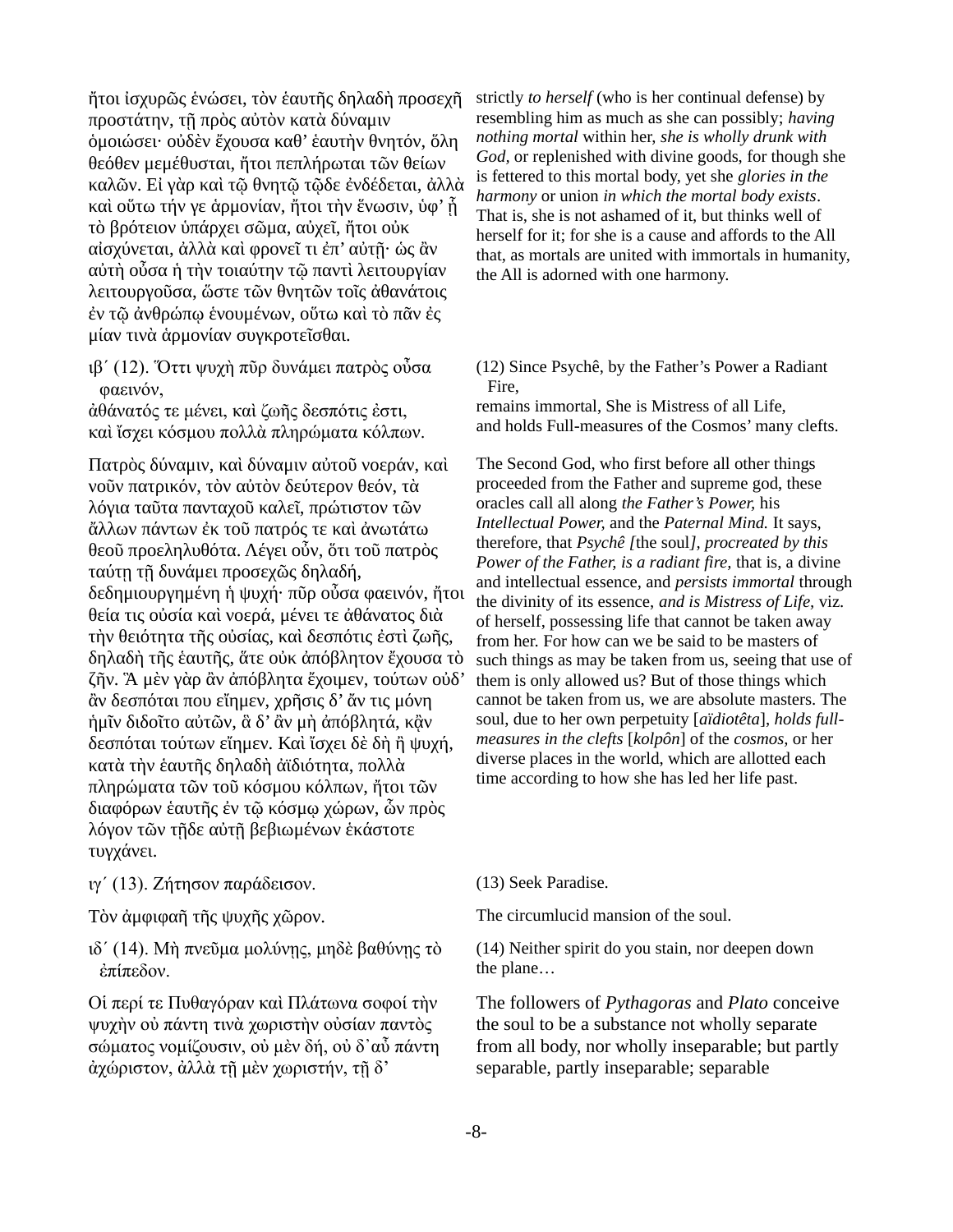ἀχώριστον· τῇ μὲν δυνάμει δήπου χωριστήν, τῷ δ' ἔργῳ ἀεὶ ἀχώριστον τιθέμενοι. Τριττὸν γὰρ οὖν το σύμπαν εἰδῶν τίθενται γένος, τὸ μὲν πάντη χωριστὸν ὕλης, τοὺς νοῦς δὴ τοὺς ὑπερουρανίους· τὸ δ' ἀχώριστον πάντη, οὐ τήν γε οὐσίαν καθ'ἑαυτὴν ὑφεστηκυῖαν ἔχον, ἀλλὰ τῆς ὕλης δὴ ἐξημμένην, κακείνῃ τῷ τῆς φύσεως σκεδαστῷ λυομένῃ ποτὲ συσκεδαννύμενόν τε καὶ ἀπολλύμενον, καὶ τοῦτ' εἶναι τὸ ἄλογον δὴ εἶδος σύμπαν. Τρίτον δὲ μεταξὺ τούτοιν εἶδος, τὴν ψυχὴν τίθενται τὴν λογικήν· τῶν μὲν νῶν τῶν ὑπερουρανίων διαφέρουσαν τῷ ἀεὶ ὕλῃ συνεῖναι· τοῦ δ' ἀλόγου εἴδους, τῷ μὴ αὐτὴν τῆς ὕλης ἐξῆφθαι, ἀλλὰ τοὐναντίον, τὴν ὕλην ἑαυτῆς ἀεὶ ἔχειν ἐξημμένην, οὐσίαν· αὐτὴν ἰδίαν ἑαυτῆς καὶ καθ᾽αὑτὴν τῇ γε δυνάμει ἔχουσαν ὑφεστηκυῖαν, ἀμερῆ τε καὶ αὐτὴν κατὰ τοὺς νοῦς τοὺς ὑπερουρανίους, οἷς καὶ συγγενῆ πῶς τὰ ἔργα ἀποδίδωσι, τῶν αὐτῶν, ὧνπερ κἀκεῖνοι, ἐφαπτομένη καὶ αὐτή, τῆς τῶν ὄντων δὴ γνώσεως καὶ θεωρίας, ἄχρι καὶ αὐτοῦ τοῦ ἀνωτάτω θεοῦ, καὶ διὰ τοῦτο ἀνώλεθρον· τοιοῦτον οὖν εἶδος οὖσαν τὴν ψυχήν, σώματι ἀεὶ συνεῖναι αἰθερίῳ, οἷον ὀχήματι ἑαυτῆς, συναπαθανατίζουσαν καὶ αὐτὸ τῇ προσεχεῖ ἐπαφῇ, εἶναι δ' οὐδὲ τὸ τοιοῦτον αὐτῆς ὄχημα, ἄψυχον καθ' αὑτό, ἀλλ' ἐμψυχῶσθαι καὶ αὐτό, τῷ ἑτέρῳ τε καὶ ἀλόγῳ ψυχῆς εἴδει, ὃ δὴ ψυχῆς λογικῆς εἴδωλον οἱ σοφοὶ καλοῦσι, φαντασίᾳ τε δὴ κεκοσμημένον καὶ αἰσθήσει, ὅλῳ δι' ὅλου ὁρῶντί τε καὶ ἀκούοντι, καὶ πᾶσαν αἴσθησιν αἰσθανομένῳ, καὶ ταῖς ἄλλαις ταῖς ταύταις ἑπομέναις ψυχῆς δυνάμεσιν ἀλόγοις διὰ μὲν οὖν τῆς κρατίστης τοῦ τοιούτου σώματος δυνάμεως φαντασίας, τὴν ψυχὴν τὴν λογικὴν ὅλῳ τῷ τοιούτῳ ἀεὶ συνεῖναι σώματι· δι δὲ τοῦ τοιούτου σώματος τῷδέ ποτε τῷ θνητῷ τήν γε ἀνθρωπίνην συγγίγνεσθαι, ὅλου ὅλῳ τῷ τοῦ ἐμβρύου ζωτικῷ πνεύματι, διὰ συγγένειαν τινα ἐπιπλεκομένου, ἅτε πνεύματός τινος καὶ αὐτοῦ ὄντος· τάς γε μὴν δαιμονίας ψυχὰς τῇ μὲν ἄλλῃ οὐ πολλῷ τῶν ἀνθρωπίνων διαφέρειν, γενναιοτέρας δὲ ὅμως οὔσας αὐτάς τε καὶ γενναιοτέροις ὀχήμασι χρωμένας, ἀμίκτους τῇ γε θνητῇ εἶναι φύσει· τὰς δὲ τῶν ἄστρων πολὺ ἔτι καὶ αὐτῶν τῶν γε δαιμονίων κρείττους οὔσας, κρείττοσι καὶ ὀχήμασι χρῆσθαι, τοῖς οὕτω διὰ

potentially, but ever inseparable actually. For they assert three kinds of Forms: [1] one wholly separate from matter, the Supercelestial Intelligences [*Noes*]; [2] another wholly inseparable from matter, having a substance not subsistent by itself but dependent on matter; together with which matter, which is sometimes dissolved by reason of its nature subject to mutation, this kind of soul is dissolved also and perishes; this kind they hold to be wholly irrational.

[3] Between these they place a middle kind, the rational soul, differing from the Supercelestial Intelligences, in that it always co-exists which matter, and from the irrational kind, in that it is not dependent on matter, but, on the contrary, matter is dependent on it, and it has a proper substance potentially subsistent by itself. It is also indivisible like the Supercelestial Intelligences, and performs some works in some manner allied to theirs, being itself also busied in the knowledge and contemplation of beings even unto the Supreme God, and for this reason is indestructible.

 This kind of soul is always co-existent with an ethereal body as its *vehicle,* which she by continual approximation makes also immortal; neither is her vehicle inanimate in itself, but is itself animated with the other species of the soul: the irrational (which the wise call the image of the rational soul) adorned with imagination and sensation which sees and hears altogether as a whole, and is furnished with all the senses and with all the rest of the irrational faculties of the soul.

 Thus by the principal faculty of this body, imagination, the rational soul is continually joined to such a body and by such a body sometimes the human soul is joined with a mortal body by a certain affinity of nature, the whole being enfolded in the whole vital spirit [*zôtikô pneumati*] of the embryo, this vehicle itself being of the nature of a spirit [*pneumatikos*].

 The daimons' souls differ not much from the human, only they are more noble and use more noble vehicles; moreover, they cannot be mingled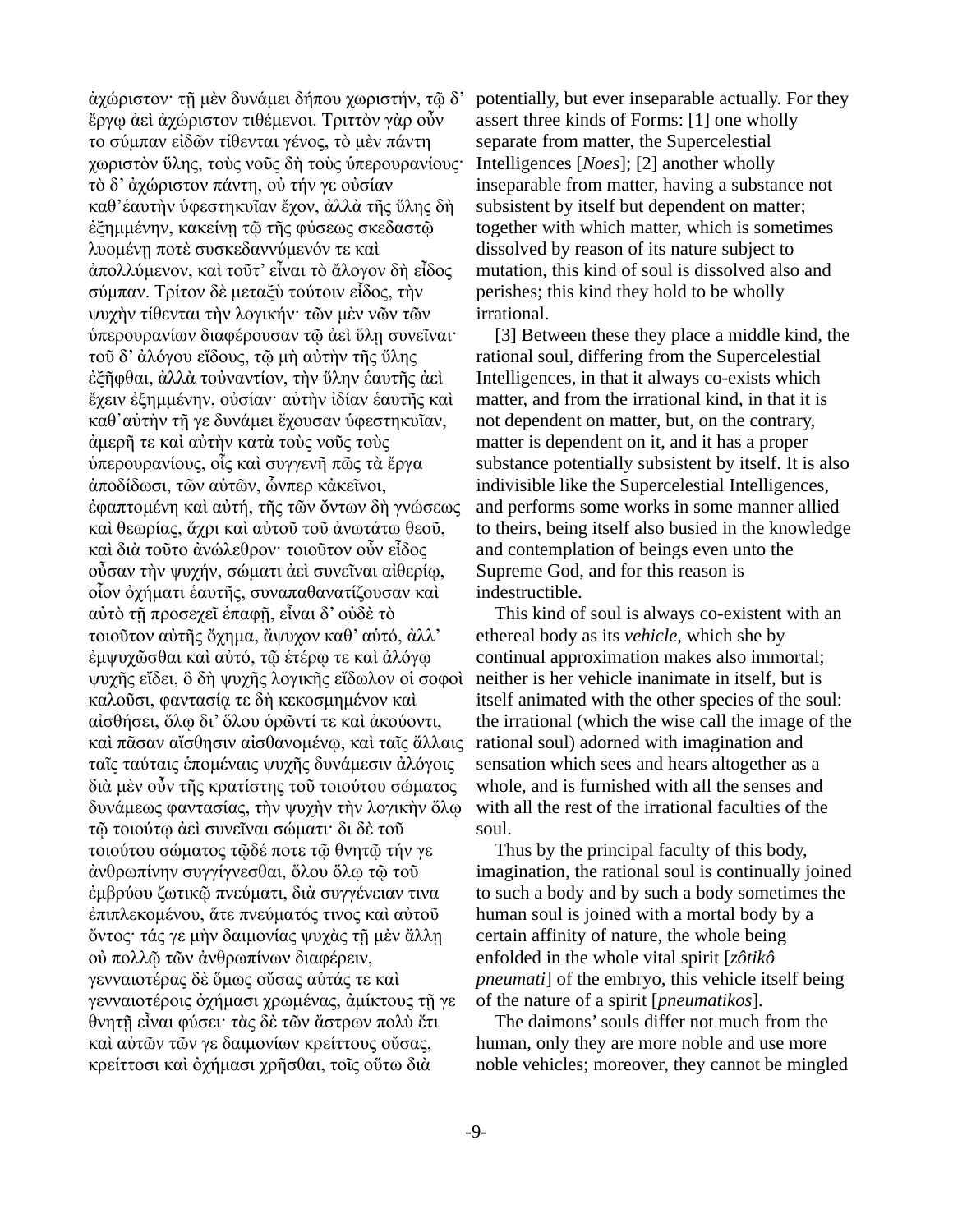μέγεθος δραστικῆς δυνάμεως λαμπροῖς τούτοις σώμασι. Ταύταις περὶ ψυχῆς ταῖς δόξαις καί οἱ ἀπὸ Ζωροάστρου οὗτοι μάγοι φαίνονται ἔτι πρότεροι χρώμενοι. Τὸ τοιοῦτον οὖν τῆς ψυχῆς πνεῦμα μὴ μολύνῃς φησὶ τὸ λόγιον, μὴ δὲ βαθύνῃς ἐπίπεδον ὄν. Ἐπίπεδον αὐτὸ καλοῦν, οὐχ ὡς οὐ τριχῆ διαστατόν, σῶμα γάρ, ἀλλὰ τὴν ἄγαν αὐτοῦ λεπτότητα ἐμφαῖνον, ἐπίπεδον αὐτὸ καλεῖ. Μὴ βαθύνειν οὖν αὐτὸ παρακελεύεται, ἤτοι μὴ παχύνειν, πλείονος ὕλης ἐν τῷ αὐτοῦ ὄγκῳ προσθήκῃ· παχύνεσθαι δὲ τὸ τοιοῦτον τῆς ψυχῆς πνεῦμα, τῇ πρὸς τὸ θνητὸν σῶμα αὐτῆς ἄγαν ἀποκλίσει.

ιε΄ (15a). Ἔστι καὶ εἰδώλῳ μερὶς εἰς τόπον ἀμφιφάοντα.

Εἴδωλον ψυχῆς καλεῖ, τὸ ἐχόμενον τοῦ λογικοῦ ἄλογον, ὃ τοῦ ὀχήματος αὐτῆς ἐξῆπται. Λέγει οὖν, ὡς ἔστι καὶ τῷ τοιούτῳ εἰδώλῳ μερὶς εἰς τὸν ἀμφιφαῆ χῶρον· οὐ γὰρ ἀποτίθεσθαί. ποτε ψυχὴν τὸ ἑαυτῆς προσεχὲς ὄχημα.

ις΄ (15b). Μηδὲ τὸ τῆς ὕλης σκύβαλον κρημνῷ καταλείψης.

Ὕλης σκύβαλον, τὸ θνητὸν σῶμα λέγει, καὶ παρακελεύεται μηδὲ τοῦτο εἰκῆ κακῶς πράττον περιορᾶν, ἀλλὰ φροντίζειν τι καὶ περὶ αὐτοῦ, μένοντα ἔτι ἐν τῷδε τῷ βίῳ, ὅπως ὑγιαίνοι τε ἐκ τῶν δυνατῶν, καὶ καθάρειον εἴη, καὶ τ' ἄλλα τῷ τῆς ψυχῆς κόσμῳ συμφωνοῖ.

Μὴ ἐξάξῃς, τὴν ψυχὴν δηλαδὴ τοῦ θνητοῦ σώματος, ἵνα μὴ ἐξιοῦσα ἔχῃ τι· αὐτὸ δὴ τοῦτο, τὸ παρὰ τοὺς φυσικοὺς θεσμοὺς ἑαυτὴν ἐξαγαγεῖν.

ιη΄ (17). Ἐκτείνας πύρινον νοῦν, ἔργον ἐπ' εὐσεβίης, ῥευστὸν καὶ σῶμα σαώσεις.

Ἐκτείνας τὸν σὸν θεῖον νοῦν ἐπὶ τὸ τῆς εὐσεβείας ἔργον, ἤτοι τὴν εὐσεβῆ τελετήν, καὶ τὸ θνητὸν σῶμα σώσεις, ὑγιεινότερον καὶ αὐτὸ διὰ τῆς τελετῆς ποιήσας.

with corruptible nature. Likewise the souls of the stars are much better than the daimons' and use better vehicles, which are bright bodies by reason of the greatness of their active potentiality.

 These doctrines concerning the soul the Magi, followers of Zoroaster*,* seem to have held long ago. *Stain not* this kind of spirit of the soul, says the oracle, nor *deepen down the plane*. He calls it planar, not as if it lacked a third dimension, for it is a body, but to signify its extraordinary rarity; nor make it become gross by accession of more matter to its bulk, for this spirit of the soul becomes gross if it declines too much towards the mortal body.

(15) And of the radiant place, the image has a piece.

It calls the *image* of the soul that irrational part that is joined to the rational part and depends upon the vehicle thereof. Now it says that this kind of image has a piece of *the radiant* [*amphiphaonta,*  circumlucid] *land,* for the soul never lays down the vehicle adherent to her.

(16) Leave not the dross of matter on a precipice.

It calls the mortal body *the dross of matter,* and exhorts us not to neglect it through misfortune, but take care of it while in this life, to preserve it in health as much as possible, so that it may be pure and in all other respects correspond with the soul.

ιζ΄ (16). Μὴ ἐξάξῃς, ἵνα μὴ ἐξιοῦσα ἔχῃ τι. (17) Do not release, lest holding something she goes forth.

> *Do not release,* meaning the soul, out of the mortal body *lest by going forth* you incur some danger, implying as much as to carry her forth beyond the laws of Nature.

(18) If thou extend the fiery mind to piety's work, the flowing body thou shalt save.

Extending up your divine mind to the exercise of piety [*eusebeias*] or to religious rites [*tên eusebê teletên*], and you will preserve the mortal body, making it more sound by performing these rites*.*

ιθ΄ (18). Ἐκ δ' ἄρα κόλπων γαίης θρῴσκουσ' (19) From cavities within the Earth spring earthly dogs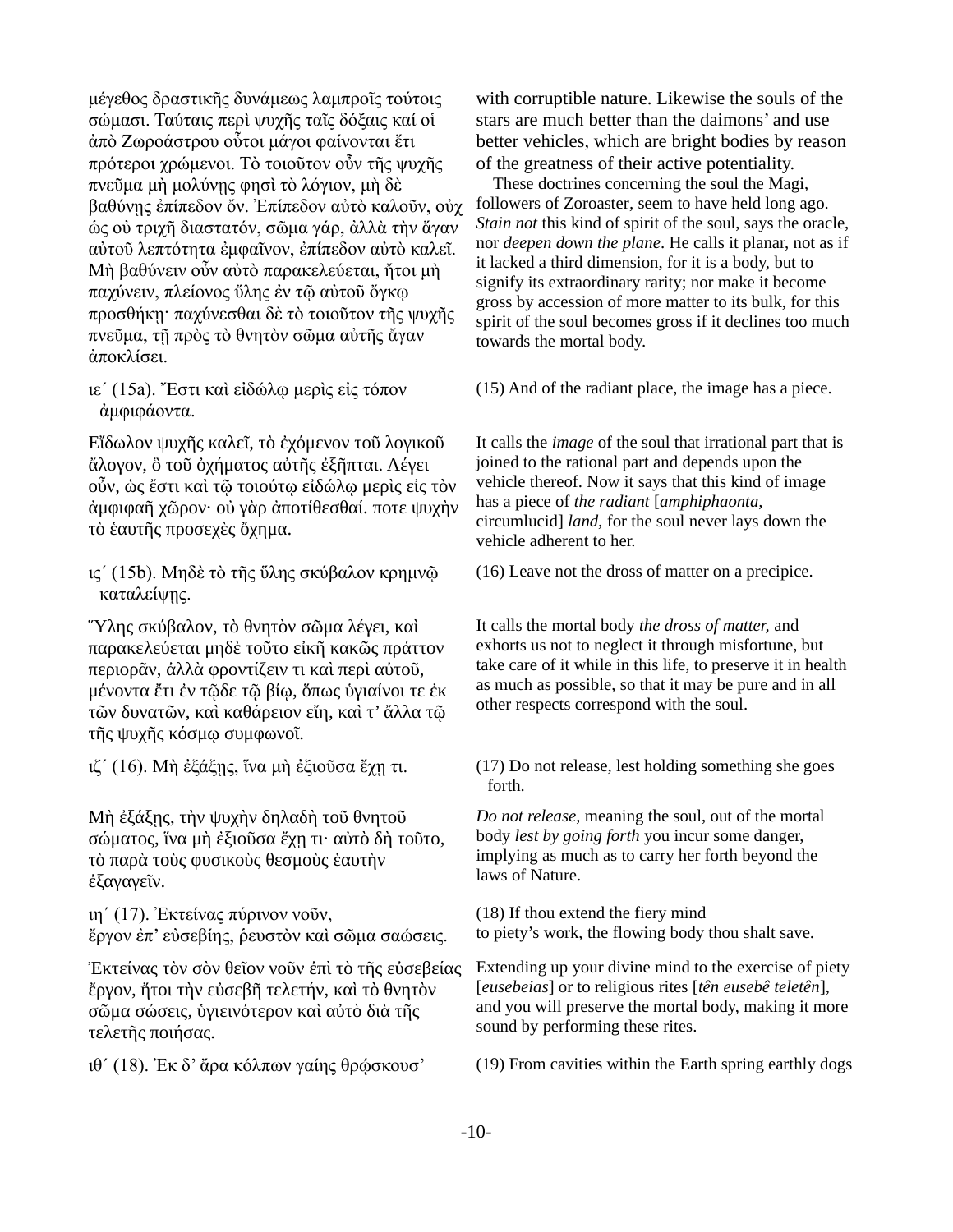οὔποτ' ἀληθὲς

σῆμα βροτῷ ἀνδρὶ χθόνιοι κύνες δεικνύντες.

Εἴωθε τοῖς πολλοῖς τῶν τελουμένων φαίνεσθαι κατὰ τὰς τελετὰς κυνώδη τινὰ καὶ ἄλλως ἀλλόκοτα τὰς μορφὰς φάσματα. Ταῦτ' οὖν φησι τὸ λόγιον, ἐκ τῶν τῆς γῆς ὁρμᾶσθαι κόλπων, δηλαδὴ τοῦ γεώδους τοῦδε καὶ θνητοῦ σώματος, καὶ τῶν τούτῳ συμφύτων παθῶν ἀλόγων, οὔπω ὑπὸ τοῦ λόγου ἱκανῶς κατακεκοσμημένων, εἴδωλα τῶν τοιούτων τῆς τοῦ τελουμένου ψυχῆς παθῶν, φαινόμενα ἀνυπόστατα, καὶ διὰ τοῦτο οὐδ' ἀληθὲς σημαίνοντα οὐδέν.

- κ΄ (19). Ἡ φύσις πείθει εἶναι τοὺς δαίμονας ἁγνούς,
- καὶ τὰ κακῆς ὕλης βλαστήματα χρηστὰ καὶ ἐσθλά.

Ἡ φύσις, ἤτοι ὁ φυσικὸς λόγος, πείθει εἶναι τοὺς δαίμονας ἁγνούς, καὶ ἁπλῶς πάντα τὰ ἐκ τοῦ θεοῦ αὐτοαγαθοῦ ὄντος προεληλυθότα χρηστὰ εἶναι, καὶ αὐτὰ τὰ κακῆς ὕλης βλαστήματα, ἤτοι τὰ τῆς ὕλης ἐξημμένα εἴδη. Κακὴν δὲ τὴν ὕλην φησίν, οὐ τῇ οὐσία, πῶς γὰρ ἂν καὶ εἴη τῇ οὐσία κακή, ἧς τὰ βλαστήματα χρηστὰ καὶ ἐσθλά; ἀλλ' ὡς ἐσχάτην ἐν ταῖς οὐσίαις τεταγμένην καὶ τοῦ ἀγαθοῦ ἐπ' ἐλάχιστον μετέχουσαν, τὸ ἐλάχιστον αὐτῆς ἀγαθὸν τῷ κακῷ σημαῖνον. Καὶ δὴ βούλεται τὸ λόγιον, εἰ καὶ τὰ κακῆς ὕλης βλαστήματα χρηστὰ τῆς ἐσχάτης δηλαδὴ οὐσίας, πολλῷ μᾶλλον οἱ δαίμονες, οἱ καὶ τοσοῦτον αὐτῆς ὑπερανέχοντες, τῷ τε λογικῷ τῆς φύσεως, καὶ τῷ πρὸς τὴν θνητὴν φύσιν ἀμίκτῳ.

κα΄ (20). Αἱ ποιναὶ μερόπων ἄγκτειραι. (21) Avengers, the restraints of people.

Αἱ ποιναί, ἤτοι αἱ κολαστικαὶ δαίμονες, ἄγκτειραι τῶν ἀνθρώπων εἰσίν· ἤτοι συνεκτικαί τῷ ἀπάγειν τῆς κακίας αὐτούς, τῇ ἀρετῇ ἐγκαταδοῦσαι.

κβ΄ (21). Ἡγείσθω ψυχῆς βάθος ἄμβροτον· ὄμματα δ' ἄρδην πάντ' ἐκπέτασον ἄνω.

Ἡγείσθω τῆς σῆς ψυχῆς τὸ θεῖον βάθος. Τὰ δὲ σὰ ὄμματα πάντα ὁμοῦ, ἤτοι τὰς σὰς γνωστικὰς δυνάμεις, ἄνω ἐκπέτασον.

κγ΄ (22). Ὦ τολμηροτάτης φύσεως ἄνθρωπε (23) O human, thou machine of boldest Nature!

who never show a sign that's true to mortals …

Sometimes to many initiates [*teloumenôn*] there appear, during rites [*teletas*], some apparitions in the shape of *dogs* and several other figures. Now the oracle says that these *issue out of the receptacles [*kolpôn*] of the Earth,* that is, out of the terrestrial and mortal body, and the irrational passions planted in it that are not yet sufficiently adorned with reason. These are apparitions of the passions of the soul in performing divine rites, mere appearances having no substance, and therefore *not signifying anything true.*

(20) And Nature prompts belief that daimons all are pure,

and evil matter's offspring are both kind and good.

*Nature* or natural reason *prompts belief that daimons are all pure,* and that all things proceeding from God who is in himself good *are beneficial;* and *the very offspring of evil matter,* or the forms dependent upon matter, are such. Also he calls matter *evil,* not as to its substance [*ousia*] (for how can the substance be bad the offspring of which are beneficial and good?), but as it is ranked last among the substances and is the least participant of good, which littleness of good is here expressed by the word "evil." Now the oracle means that if the offspring of "evil matter," viz. of the last of substances, are good, then much more so are the daimons such, who are in an excellent rank as partaking of rational nature and being unmixed with mortal nature.

*The avengers* or the vindictive daimons clasp people close or restrain and drive them from vice and excite them to virtue.

(22) Let lead the soul's immortal depth; and all thine eyes extend quite upward.

Let the *divine depth of your soul* govern and lift *all* 

*thine eyes* or all your knowing faculties *upward.*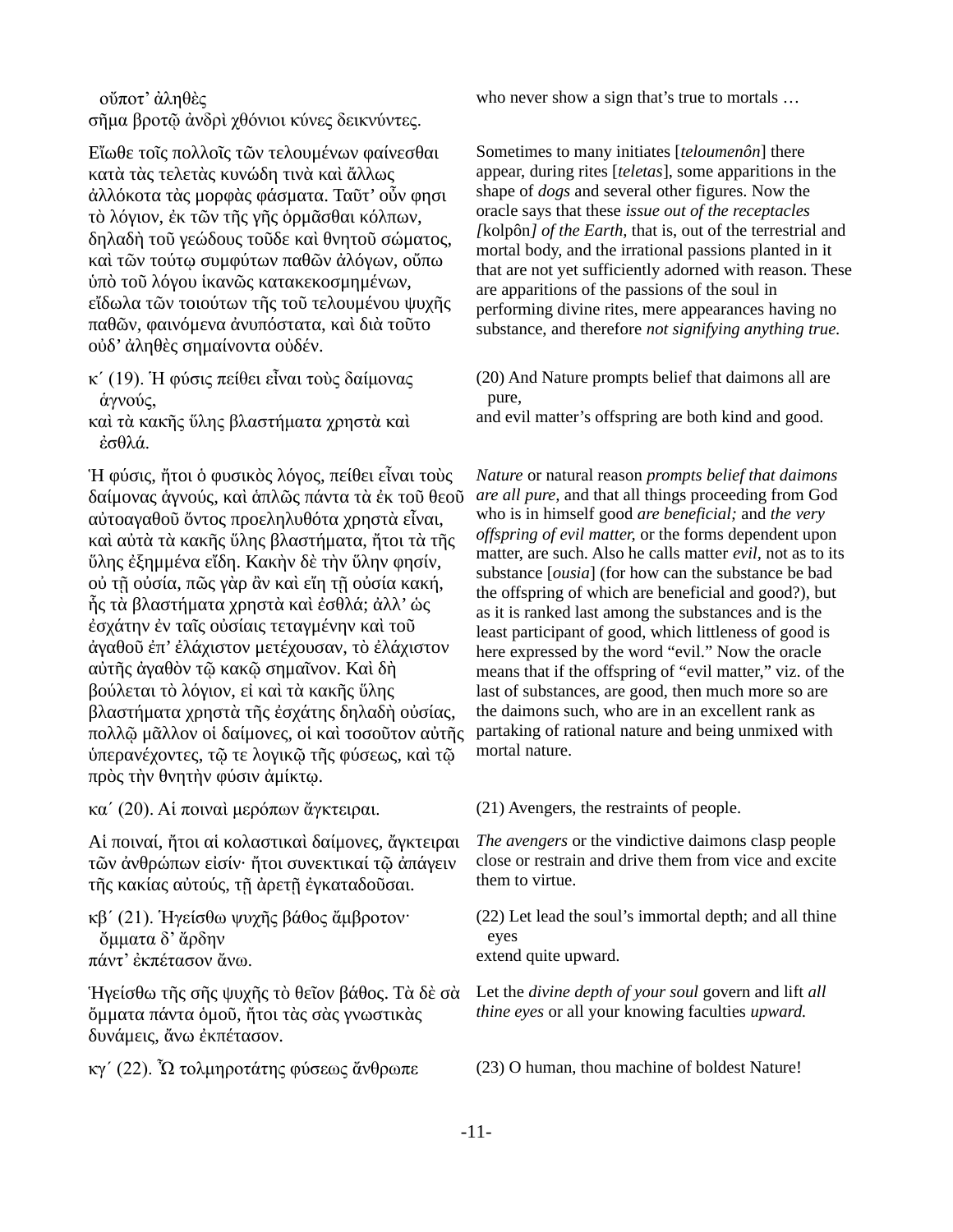τέχνασμα.

Τολμηροτάτης φύσεως τέχνασμα τὸν ἄνθρωπον καλεῖ, διὰ τὸ μεγάλοις πράγμασιν ἑαυτὸν ἐπιβάλλειν.

κδ΄ (23). Πολλάκις ἣν λέξῃς μοι, ἀθρήσεις πάντη λεκτόν·

οὔτε γὰρ οὐράνιος κυρτὸς τότε φαίνεται ὄγκος, ἀστέρες οὐ λάμπουσι, τὸ μήνης φῶς κεκάλυπται, χθὼν οὐχ ἕστηκε, βλέπεται δὲ τὰ πάντα κεραυνοί.

Ὡς ἐκ τοῦ θεοῦ λέγει τὸ λόγιον τῷ τελουμένῳ, ἐὰν πολλάκις λέξῃς μοι, ἤτοι καλέσῃς με, ὄψει πανταχῆ αὐτὸ τὸ λεκτόν, ἐμὲ δηλαδὴ ὃν καλεῖς. Οὐδὲν γὰρ ἄλλο τότε ὀφθήσεται σοι ἢ τὰ πάντα κεραυνοί, πῦρ δηλαδὴ πανταχοῦ τοῦ κόσμου ἄττον.

κε΄ (24). Μὴ φύσεως καλέσῃς αὔτοπτον ἄγαλμα. (25) Call not on Nature's self-revealing image.

Μὴ ζητήσῃς ἰδεῖν αὔτοπτον ἄγαλμα τῆς φύσεως, δηλαδὴ τῆς τοῦ θεοῦ, ἅτε οὐκ ὀφθαλμοῖς ὂν ὁρατόν. Τὰ δὲ τελουμένοις φαινόμενα, κεραυνοῖ καὶ πῦρ καὶ εἴτι ἄλλο, σύμβολα ἄλλως ἐστιν, οὐ θεοῦ τις φύσις.

κς΄ (25). Πάντοθεν ἀπλάστῳ ψυχῇ, πυρὸς ἡνία τεῖνον.

Τὰ τοῦ φαινομένου σοι κατὰ τὴν τελετὴν πυρὸς ἡνία πάντοθεν ἐς σεαυτὸν δηλαδὴ τεῖνον, ἐν ψυχῇ ἀπλάστῳ, ἤτοι ἁπλῇ, καὶ πανουργίας ὅτι μάλιστα καθαρευούσῃ.

κζ΄ (26). Ἡνίκα μὲν βλέψῃς μορφῆς ἄτερ εὐίερον πῦρ

λαμπόμενον σκιρτηδὸν ὅλου κατὰ βένθεα κόσμου,

κλῦθι πυρὸς τὴν φωνήν.

Ἡνίκα ἂν ἴδῃς ἀσχημάτιστον πῦρ θεῖον, καθ' ὅλον λάμπον τὸν κόσμον σκιρτηδόν, ἤτοι σὺν χάριτι καὶ ἵλεων, τούτου τὴν φωνὴν ἄκουσον, ὡς ἀληθεστάτην πρόγνωσιν φέρουσαν.

κη΄ (27). Σύμβολα πατρικὸς νόος ἔνσπειρεν ταῖς ψυχαῖς.

Ὁ πατρικὸς νοῦς, ὁ τῆς τῆς ψυχῆς δηλαδὴ οὐσίας προσεχὴς δημιουργός, οὗτος ταῖς ψυχαῖς

It calls the *human* the *machine of boldest Nature,* because people attempt great things.

(24) If thou speak'st often to me, thou shalt see what's said,

for neither then appears the heavens' concave bulk, nor shine the stars; the brilliance of the Moon is hid; the Earth stands not; all things appear as thunderbolts.

The oracle speaks as from God to an initiate [*teloumenô*]: *If thou speak'st often to me* or call me, *thou shalt see that of which you speak,* viz. me whom you call everywhere, for then you will perceive nothing but *thunderbolts* all about, fire gliding up and down all over the world.

Seek not to behold the self-revealing *Image* [autopton agalma] *of Nature,* that is, the Nature of God, which is not visible to our eyes. For those things that appear to initiates, such as thunder, lightning, and all else whatsoever, are only symbols [*sumbola*], not the Nature of God.

(26) From all sides to the pristine soul stretch reins of fire.

Draw unto yourself from all sides the *reins of fire* that appear to you during the rite [*teletên*] with a sincere soul, one that is simple and unsoiled with knavery.

(27) But when you see the very holy Shapeless Fire, which shines by leaps and bounds throughout the whole World's depths, attend the Fire's Voice…

*When you behold the divine fire* devoid of figure *brightly gliding up and down the World* and graciously smiling, listen to this voice, which brings a most truthful foreknowledge [*prognôsin*].

(28) Paternal Mind implanted symbols into souls.

*The Paternal Mind* [*Nous*]*,* viz. the attentive Demiurge of the substance [*ousias*] of the soul, has *implanted*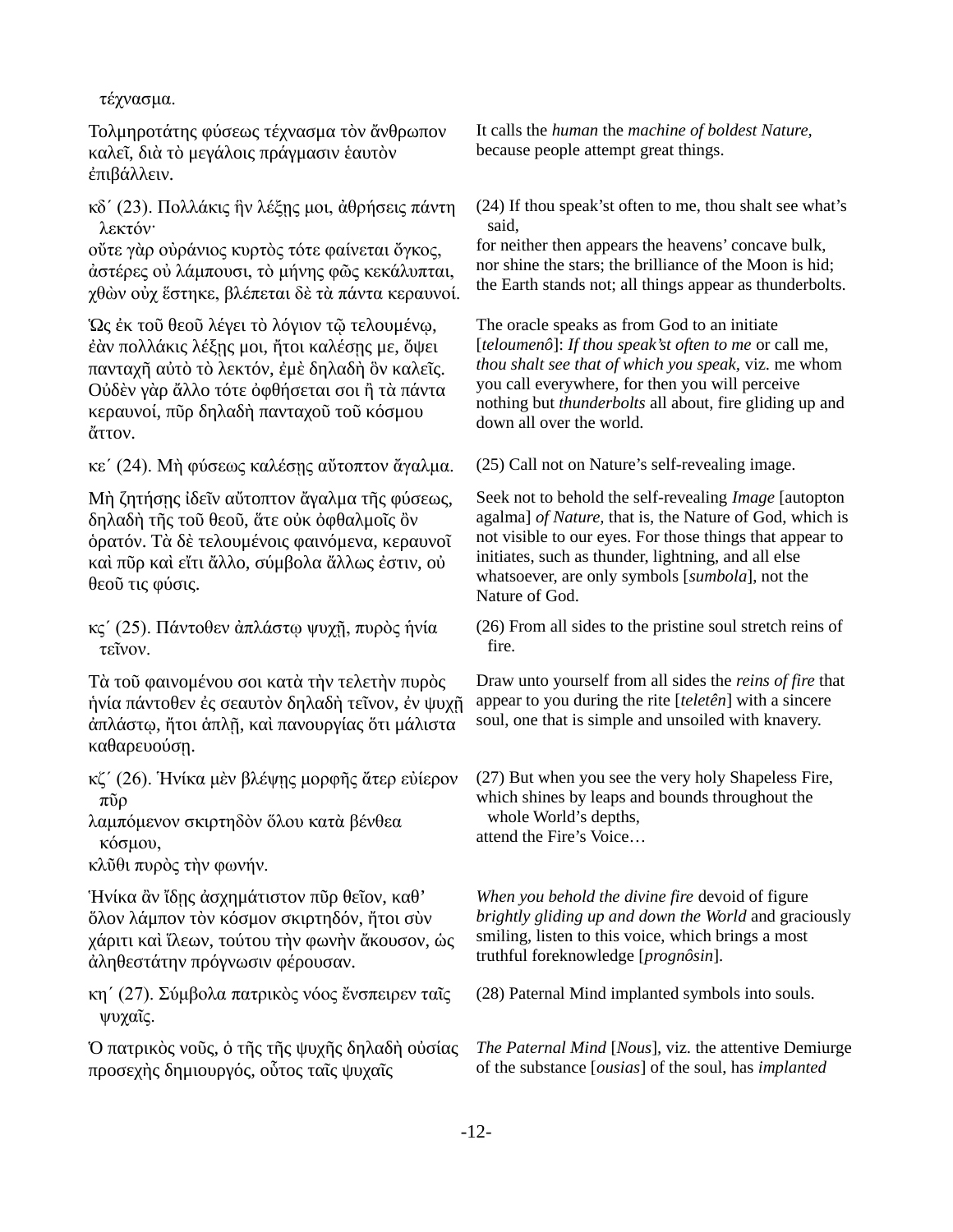ἐνέσπειρε καὶ τὰ σύμβολα, ἤτοι τὰς τῶν νοητῶν εἰδῶν εἰκόνας, ἐξ ὧν τοὺς τῶν ὄντων ψυχὴ ἑκάστη ἐν ἑαυτῇ ἀεὶ κέκτηται λόγους.

κθ΄ (28a). Μάνθανε τὸ νοητόν, ἐπεὶ νόου ἔξω ὑπάρχει.

Μάνθανε τὸ νοητόν, ἐπεὶ ἔξω τοῦ σοῦ ὑπάρχει νοῦ ἐνεργείᾳ δηλαδή. Εἰ γὰρ καὶ ἐνεσπαρμέναι σοι ὑπὸ τοῦ δημιουργοῦ αἱ τῶν νοητῶν εἰσιν εἰκόνες, ἀλλὰ δυνάμει αὗται ἔγκεινται σοῦ τῇ ψυχῇ. Δεῖ δὲ σε καὶ ἐνεργείᾳ τὴν τοῦ νοητοῦ γνῶσιν μετιέναι.

λ΄ (28b). Ἔστι δὲ δή τι νοητόν, ὃ χρή σε νοεῖν νόου ἄνθει.

Τὸν ἀνωτάτω θεόν, ἅτε ἓν ἄκρως ὄντα, οὐκ ἔστιν ὡσαύτως τοῖς ἄλλοις νοητοῖς νοεῖν, ἀλλὰ τῷ τοῦ νοῦ ἄνθει, ἤτοι τῷ ἀκροτάτῳ καὶ ἑνιαίῳ τῆς ἡμετέρας νοήσεως.

λα΄ (29). Εἰσὶν πάντα πυρὸς ἑνὸς ἐκγεγαῶτα. (31) … all things were born of the One Fire.

λβ΄ (30). Πάντα γὰρ ἐξετέλεσσε πατήρ, καὶ νῷ παρέδωκε

δευτέρῳ, ὃν πρῶτον κληΐζεται ἔθνεα ἀνδρῶν.

Ὁ γὰρ πατὴρ ἅπαντα ἐξετέλεσε, τὰ νοητὰ δηλαδὴ εἴδη, ταῦτα γάρ ἐστι, τὰ ἐκτετελεσμένα τε καὶ τέλεια, καὶ τῷ μεθ' ἑαυτὸν δευτέρῳ θεῷ παρέδωκεν, ἄρχειν δηλαδὴ καὶ ἡγεῖσθαι αὐτῶν· ὥστε ἦν τι καὶ διὰ τούτου παράγηται τοῦ θεοῦ, πρὸς παράδειγμα ἑαυτοῦ τε καὶ τῆς ἄλλης νοητῆς οὐσίας, καὶ τοῦτο ἐκ τοῦ ἀνωτάτω πατρὸς ἴσχειν τὴν γένεσιν. Τοῦτον τὸν δεύτερον θεόν, πρῶτον φησιν ἑαυτοῖς τίθεσθαι τὰ τῶν ἀνδρῶν ἔθνη, ὁπόσα δηλαδή, τοῦ μὲν κόσμου τοῦδε προσεχῆ τινα δημιουργὸν νομίζει, τούτου δ' οὐκ ἔτι ἀνωτέρω οὐδένα.

λγ΄ (31) Νοούμεναι ἴυγγες πατρόθεν νοέουσι καὶ αὐταί,

βουλαῖς ἀφθέγκτοισι κινούμεναι ὥστε νοῆσαι.

*symbols* or the Images of Intelligibles *into souls,* by which every soul possesses in herself the reasons of beings.

(29) Learn the noetic, which exists beyond thy mind.

*Learn the noetic (intelligible), because it exists beyond thy mind* [*nous*]*,* that is, in actuality. For though the images of intellectual things are planted in you by the Demiurge, yet they are in your soul only potentially, but it behooves you to have knowledge of the intelligible in actuality.

(30) There is a notion known by just the flower of mind.

The Supreme God, who is perfectly one, is not conceived after the same manner as other things, but *by the flower of the mind* [*tô tou nou anthei*]*,* that is, the supreme and singular part of your understanding [*noêseôs*].[39](#page-12-1)

<span id="page-12-0"></span>

Ἅπαντα ἐξ' ἑνὸς πυρός, ἤτοι θεοῦ, ἔστι γεγονότα. All things were generated from *One Fire*, that is, God.

(32) The Father finished every thing and handed them to Second Nous, whom you, the human tribe, call First.

*The Father finished every thing,* viz. the intelligible species (for they are absolute and perfect) *and delivered them over to the Second God* next after him to rule and guide them; so that if anything be brought forth by this God, and formed after the likeness of him and the other intelligible substance, it proceeds from the Supreme Father. This other God *the human tribe call First*; that is, they think him the Demiurge of the Cosmos, to whom there is none superior.

(33) The Iynges, thought by Father, also think themselves,

by his unutterable counsels moved to understand.

Ἴυγγας, τὰ νοητὰ εἴδη καλεῖ, νοούμενα τε It calls *Iynges* the Intellectual Forms [*ta noêta eidê*]

<span id="page-12-1"></span>[<sup>39</sup>](#page-12-0) The verbal resonances cannot be preserved in the translation: "There is a thought [*noêton*] known [*noein*] only by the flower of mind [*noou*]."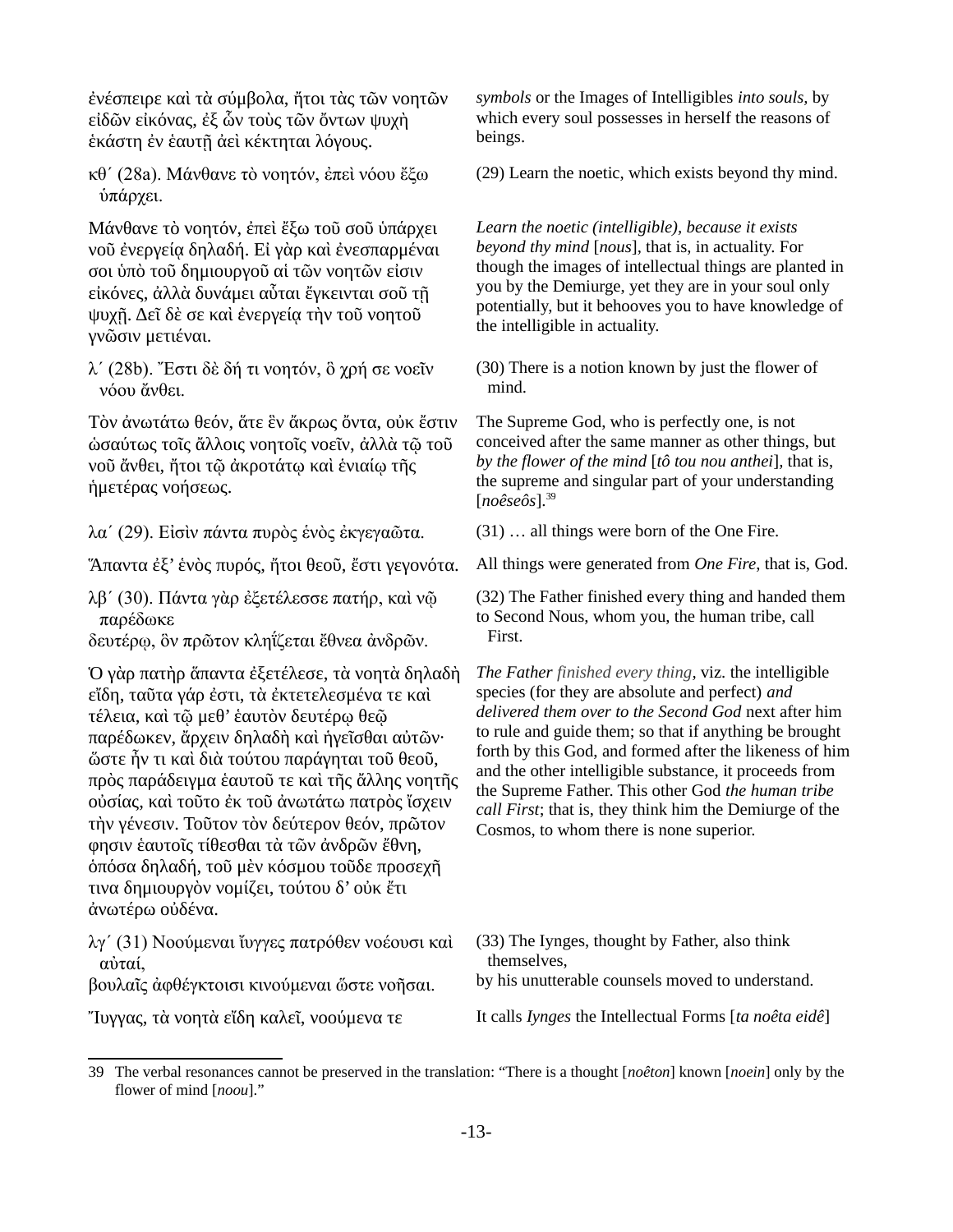πατρόθεν, καὶ αὐτὰ νοοῦντα· κινούμενα τε πρὸς τὰς νοήσεις βουλαῖς ἀφθέγκτοις, ἤτοι ἀκινήτοις κίνησιν γὰρ ἐνταῦθα νοήσεως, οὐ μετάβασιν βούλοιτ' ἂν λέγειν, οὐδὲ διέξοδον, ἀλλ' ἁπλῶς τὴν πρὸς τὰ νοούμενα σχέσιν, ὥστε καὶ τὸ βουλαῖς ἀφθέγκτοις, τοῦτ' ἂν βούλοιτο τὸ ἀκινήτοις, ὡς τό γε φθέγγεσθαι ἐν κινήσει ὄν. Καὶ λέγοι ἄν που, ὡς ἀκινήτως τὰ τοιαῦτα εἴδη, καὶ οὐ διεξοδικῶς, ὥσπερ ἡ ψυχή, τὴν πρὸς τὰ νοούμενα ἔχει σχέσιν.

λδ' (32).  $\Omega \pi \tilde{\omega}$ ς κόσμος έχει νοερούς άνοχη $\alpha$ ς ἀκαμπεῖς.

Τὰ προὔχοντα τῶν νοητῶν εἰδῶν, καὶ τῶν ἐν τῷδε τῷ οὐρανῷ ἀθανάτων παραγωγά, νοεροὺς ἀνοχῆας κόσμου καλεῖ, ὧν κορυφαῖον τὸν μετὰ τὸν πατέρα δεύτερον βούλεται εἶναι θεόν. Ἀκαμπεῖς δὲ ἀνοχῆας φάσκον τοῦτο τὸ λόγιον ἔχειν τὸν κόσμον, δηλονότι ἄφθαρτον αὐτὸν βούλεται εἶναι.

λε΄ (33). Ἑαυτὸν ὁ πατὴρ ἥρπασεν, ούδ' έν έῆ δυνάμει νοερᾶ κλεῖσας ἴδιον πῦρ.

Ἑαυτὸν ὁ πατήρ, τῶν ἄλλων πάντων ἐξαίρετον ἐποίησεν, οὐδ' ἐν τῇ ἰδίᾳ νοερᾷ δυνάμει, ἤτοι τῷ μεθ'ἑαυτὸν δευτέρῳ θεῷ κλείσας, ἤτοι ὁρίσας τὸ ἴδιον πῦρ, τὴν ἰδίαν δὴ θεότητα. Τὸ γάρ τοι πάμπαν ἀγένητον καὶ αὐτὸ δι'αὐτὸ ὄν, ὧ ἡ αὐτοῦ θεότης τῶν ἄλλων πάντων ἐξήρηται. Άτε οὐδ' ὅλως μεταδοτὸν ἑτέρῳ ὄν, οὐδὲ μετέδωκεν οὐδενί, οὐ φθόνῳ, τῷ δ' ὅλως οὐ δυνατῷ τοῦ πράγματος, τῷ ἐς ἀντίφασιν περιίστασθαι.

λς΄ (34). Πατὴρ οὐ φόβον ἐνθρῴσκει, πειθὼ δ' ἐπιχεύει.

Οὐ φόβον ἐμβάλλει ὁ πατήρ, πειθὼ δ' ἐπιχεῖ, ἤτοι ἔρωτα. Ἅτε γὰρ ἄκρως αὐτὸς ἀγαθὸς ὤν, οὐδ' ἂν κακοῦ αἴτιος εἴη οὐδενί, ὥστ' ἂν καὶ φοβερὸς εἶναι, ἀγαθῶν δ' ἀεὶ πᾶσιν αἴτιος ὢν, κἂν ἀγαπῷτο ὑπὸ πάντων.

### ☉☉☉ ☉☉☉

Δῆλοι οὖν εἰσιν ἄλλοι τε συχνοὶ ἀνθρώπων, τοῖς ἀπὸ Ζωροάστρου τούτοις συνωδούς πη

which are *conceived by the Father; they themselves also conceiving,* and exciting conceptions or notions [*noêseis*], *by unutterable* or unspeakable [*aphthegktois*] *counsels*. By *motion* here is understood intellection not displacement, but simply a relation to notions [*nooumena*], and so *unspeakable* counsels also means unmoved, for speaking consists in motion. The meaning is this, that these forms have an unchangeable relation to notions, not transient like the soul's.

(34) Oh, how the World hath rigid intellectual Guides!

The most excellent of the Intelligible (Noetic) Ideas [*noêton eidôn*], and of those which are brought down by the Immortals into this heaven, it calls *the Intellectual (Noeric) Guides of the World* [*noerous anochêas kosmou*], the Coryphaeus [chorus leader] of whom it conceives to be a god, who is the second from the Father. The oracle saying that *the World hath rigid Guides,* means that it is incorruptible.

(35) … the Father snatched Himself away, and didn't close His Fire in Noeric Power.

*The Father has kept himself apart from all others, not including* himself either *in his own Intellectual (Noeric) Power* [δύναμις νοερά]*,* i.e., in the second God who is next after him, or limiting *his own fire*, i.e., his own divinity. For he is absolutely uncreated and himself existing by himself, so that his divinity is separate from all others, as it is incommunicable to any other, although it be loved by all. That he doesn't communicate himself is not out of envy, but only by reason of its impossibility.

(36) The Father makes not fear, but pours persuasion on.

*The Father makes no impression of fear, but pours on persuasion* or love; for he, being extremely good, is not the cause of harm, and therefore frightening, but is the cause of all good to all; whence he is loved by all.

These Oracles of *Zoroaster* many eminent persons have confirmed by following the like opinions,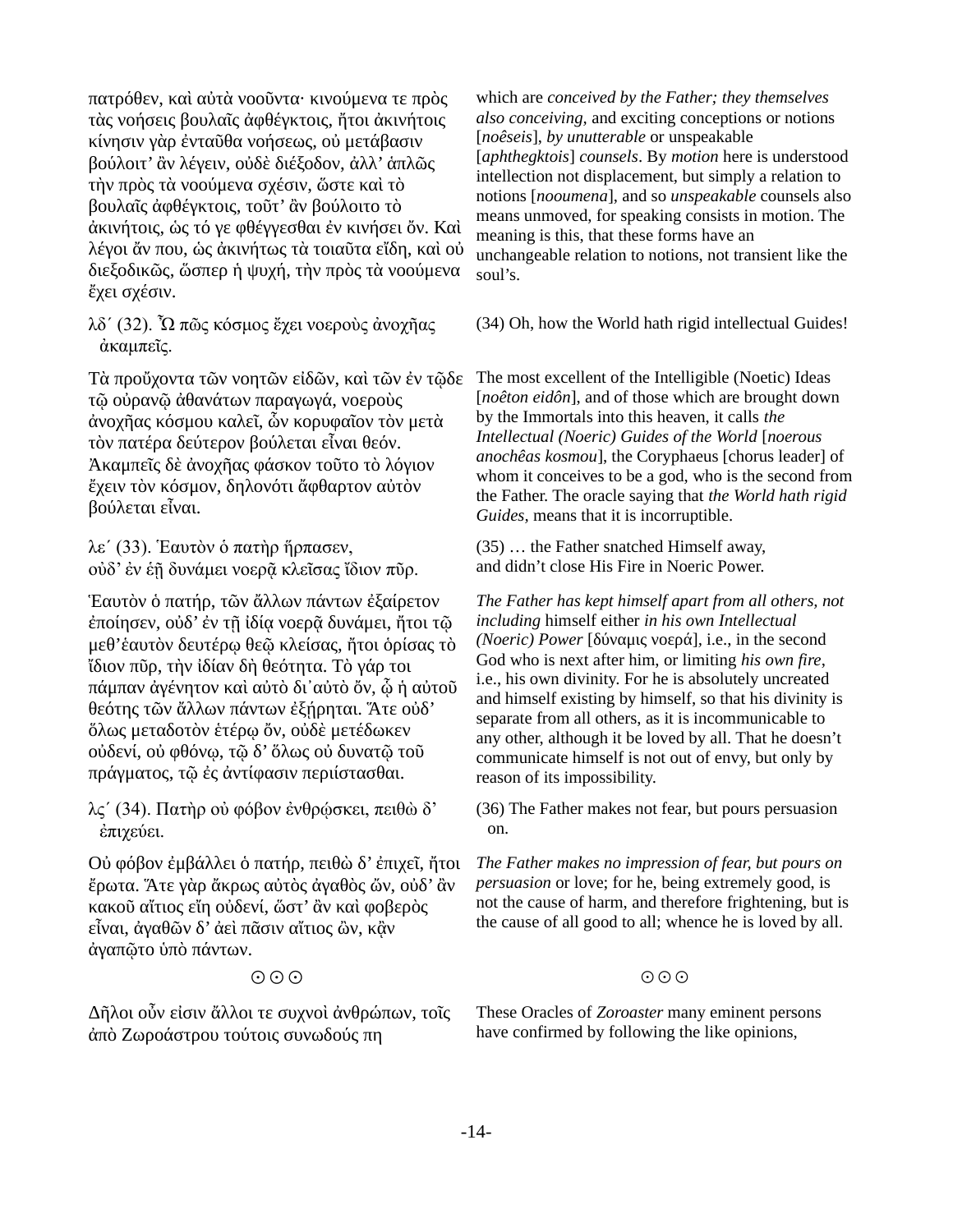καταστησάμενοι τὰς δόξας, μάλιστά γε μὴν καὶ οἱ περί τε Πυθαγόραν καὶ Πλάτωνα σοφοί, ἐπεὶ καὶ ἐκείνοις ἔτι τῶν Ζωροάστρου, οἷς φησι περὶ αὐτοῦ Πλούταρχος, πάνυ συνωδὰ καὶ τὰ Πλάτωνος φαίνεται. Φησὶ δὲ περὶ Ζωροάστρου Πλούταρχος, ὡς τριχῆ τὰ ὄντα διέλοι. Καὶ τῇ μὲν πρώτη αύτῶν μοίρα, Ώρομάζην έφιστώη, τοῦτον δὲ εἶναι τὸν ὑπὸ τῶν λογίων πατέρα καλούμενον, τῇ δ' ἐσχάτῃ Ἀριμάνην, Μίθρην δὲ τῇ μέσῃ, καὶ τοῦτον δ' ἂν εἶναι τὸν δεύτερον νοῦν καλούμενον ὑπὸ τῶν λογίων· ἀλλ' Ὡρομάζην μέν, ἡλίου, ὅν γε δὴ καὶ κύρον περσιστὶ καλεῖσθαι τριπλάσιον ἑαυτὸν ἀφεστακέναι, Μίθρην δὲ δηλονότι, τὸν μετά γε Ὡρομάζην, διπλάσιον, οἷσπερ πάντως συνωδὰ καὶ τὰ Πλάτωνος ἐκεῖνά ἐστι,

περὶ τὸν πάντων βασιλέα πάντ' ἐστι, καὶ ἐκείνου ἕνεκα πάντα, καὶ, ἐκεῖνο αἴτιον ἁπάντων τῶν καλῶν, δεύτερον δὲ περὶ τὰ δεύτερα, καὶ τρίτον περὶ τὰ τρίτα·

μοίρας δὲ τρεῖς ἐς ἃς Ζωροάστρης τε καὶ Πλάτων τὰ ὄντα διῃρήκεσαν, εἶναι πρώτην μέν, τὴν αἰώνιον, δευτέραν δέ, τὴν ἔγχρονον μέν, ἀΐδιον δέ, τρίτην δὲ τὴν θνητήν. Ζωροάστρην δέ φησι Πλούταρχος οὕτω παλαιόν τινα γεγονέναι, ὡς καὶ πεντακισχιλίοις ἔτεσι τῶν Τρωϊκῶν πρεσβύτερον ἱστορεῖσθαι.

<span id="page-14-2"></span><span id="page-14-0"></span>especially the *Pythagoreans* and *Platonists*, [40](#page-14-1) since these oracles of the disciples of Zoroaster, to whom Plutarch refers when speaking of Zoroaster, also seem to be in complete agreement with Plato's writings. Plutarch says[41](#page-14-3) Zoroaster would divide beings [*onta*] into three. Over the first part of these beings presides Hôromazês, who is called *Father* by the Oracles; over the last is Ahriman; Mithras is over the middle, and he is the one called *Second Intellect* [*Noun*] by the Oracles. Hôromazês, on one hand, has removed himself three times as much from the sun, which in Persian is also called "Cyrus" [*Kyros*],<sup>[42](#page-14-5)</sup> but Mithras, the one who comes after Hôromazês, by twice as much. Now, this is also very much in agreement with these words of Plato:

<span id="page-14-6"></span><span id="page-14-4"></span>*Related to the King of All are all things, and for his sake they are, and of all things fair he is the cause. And related to the Second are the second things and related to the Third the third.[43](#page-14-7)*

As for the three parts into which Zoroaster and Plato have divided beings, the first is the one that is eternal [*aiônion*]; the second is the one that is temporal [*egchronon*], but which is everlasting [*aïdion*]; the third is the mortal [*thnêtên*] part. Zoroaster, says Plutarch, is someone so ancient that it is said that he lived five thousand years before the Trojan War.

<span id="page-14-1"></span>[<sup>40</sup>](#page-14-0) Stanley did not translate the remainder of this last part of Plethon's commentary.

<span id="page-14-3"></span>[<sup>41</sup>](#page-14-2) Plutarch, *De Iside et Osiride*, §46–47 (369E, 370A).

<span id="page-14-5"></span>[<sup>42</sup>](#page-14-4) Plutarch, *Ataxerxes* I, 1012a. However Old Persian *Kūruš* (Cyrus) does not mean "sun."

<span id="page-14-7"></span>[<sup>43</sup>](#page-14-6) Plato, *Epist*. II 312e1–4, tr. Bury.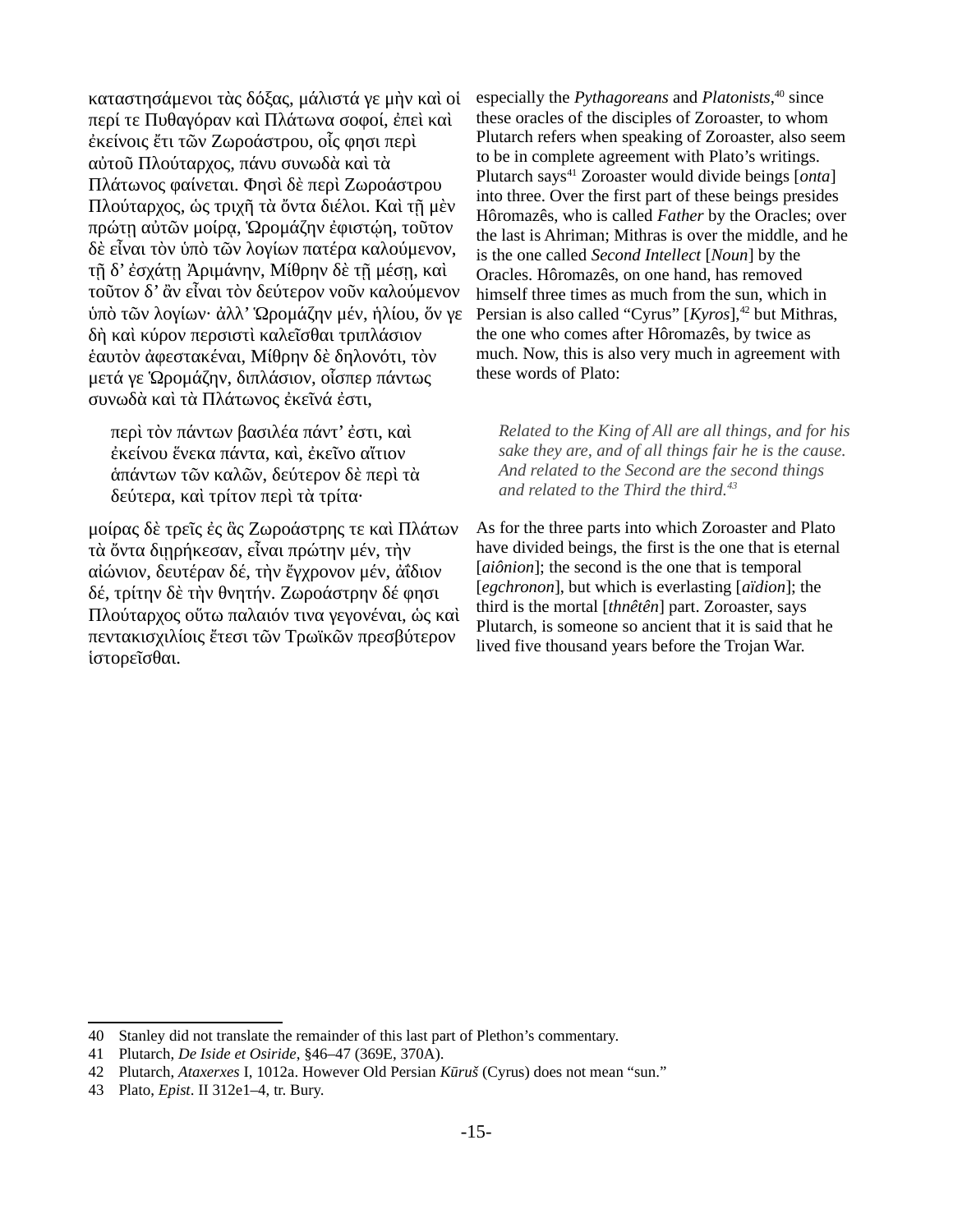## **Brief Explanation**

In this brief text Plethon provides an interpretive key for some of the more obscure phrases in the oracles. The footnotes indicate which oracle he is explaining. My translation.

## **Βραχεῖά τις διασάφησις τῶν ἐν τοῖς λογίοις τούτοις ἀσαφεστέρως λεγομένων**

### **Γεωργίου τοῦ Γεμιστοῦ**

Τὰ λόγια ταῦτα πυρὶ μὲν τὴν θεότητα σημαίνει, γῇ δὲ καὶ χθονὶ τὴν θνητὴν φύσιν· καὶ δύναμιν μὲν πατρός, καὶ νοῦν πατρικὸν, καὶ δεύτερον νοῦν, τὸν μετὰ τὸν πατέρα θεὸν δεύτερον καλεῖ, τὸν τὰ δευτερεῖα τῆς κατὰ πάντα ἔχοντα ἡγεμονίας. Ἴυγγας δὲ τοὺς τούτῳ συγγενεῖς νοῦς, καὶ εἴδη τὰ χωριστά, ἃ δὴ καὶ ἀκαμπεῖς κόσμου ἀνοχῆας φησίν· ἴυγγας δ'αὐτὰ καλεῖ, τῷ έρωτικῶς εἰς ἑαυτὰ τὰ τῆδε ἀναρτᾶν τῷ τῆς ἴυγγος ὀνόματι τοῦτο ἐμφαίνοντα. Καλεῖ δὲ ταῦτα τὰ λόγια καὶ ἔργον, τὴν τελετήν, καὶ ἔργον εὐσεβείας, ἱερὸν δὲ λόγον, τὸν τῆς θεοσεβείας λόγον. Ὅταν δὲ λέγῃ, λαιῆς ἐν λαγόσι κοίτης, ἀρετῆς πέλε πηγή, τὴν τῆς ἀρετῆς φησί δύναμιν, τοῖς λαιοῖς τῆς ψυχῆς ἡμῶν προσήκουσαν, ἣν διὰ τοῦ παρθένου, καὶ ἀπαθῆ σημαίνει, ὥς τὴν ἐνέργειαν αὐτῆς ἅμα μὲν δεξίοις προσήκουσαν, ἅμα δὲ διὰ τὸ ἀπόβλητον, οὐκ ἀπαθῆ. Ὅταν δ' ἁρμονίαν τὴν ψυχὴν ἡμῶν λέγῃ αὐχεῖν τὴν τοῦ παντὸς συμφωνίαν τε καὶ ἕνωσίν φησιν, ἐν τῇ ἡμετέρα συμβαίνουσαν ψυχῇ τῇ πρὸς τὸ θνητὸν σῶμα αὐτῆς κοινωνία, οὔσης τε ἀθανάτου, τῶν

## <span id="page-15-6"></span><span id="page-15-2"></span>**A Brief Explanation of What is Said More Obscurely in these Oracles by George Gemistos**

<span id="page-15-22"></span><span id="page-15-20"></span><span id="page-15-18"></span><span id="page-15-16"></span><span id="page-15-14"></span><span id="page-15-12"></span><span id="page-15-10"></span><span id="page-15-8"></span><span id="page-15-4"></span><span id="page-15-0"></span>By *Fire[44](#page-15-1)* these oracles signify the divine, and by *earth* and *ground*, mortal nature; and the second god after the Father they call *the Father's Power*, [45](#page-15-3) *Paternal Mind [Nous]*, [46](#page-15-5) and *Second Nous*, [47](#page-15-7) who holds the second rank in the sovereignty of everything. And *Iunges* they call the intellects akin to him, and the separated forms, $48$  which they also call *rigid guides[49](#page-15-11)* [*anochêas*] of the world; they call these *Iunges*, because of the erotic attachment of the things here to themselves, which is reflected by the name *Iunx*. These oracles call the ritual [*teletên*] both *act[50](#page-15-13)* and *piety's work*, [51](#page-15-15) and *sacred speech[52](#page-15-17)* means the speech of religious worship. When they say *within the left side of the bed is virtue's fount*, [53](#page-15-19) they mean the *power* of virtue, belonging to the left-hand parts of our soul, which, through chastity, signifies impassivity, because its activity belongs entirely to the right-hand side and through casting off is not impassive. When they say our soul *boasts harmony*, [54](#page-15-21) they mean the concord and unity of the All, coinciding in our soul in common with its mortal body, (the soul) being immortal, since all immortal and mortal things have a share of one another. When they say *plane[55](#page-15-23)* for the spirit [*pneuma*] of our soul and its attached vehicle

- <span id="page-15-5"></span>[46](#page-15-4) Oracles 6 (P 6) and 28 (P 27).
- <span id="page-15-7"></span>[47](#page-15-6) Oracle 32 (P 30).

- <span id="page-15-11"></span>[49](#page-15-10) Oracle 34 (P 32).
- <span id="page-15-13"></span>[50](#page-15-12) Oracle 1 (P 1).
- <span id="page-15-15"></span>[51](#page-15-14) Oracle 18 (P 17).
- <span id="page-15-17"></span>[52](#page-15-16) Oracle 1 (P 1).
- <span id="page-15-19"></span>[53](#page-15-18) Oracle 10 (P 10).
- <span id="page-15-21"></span>[54](#page-15-20) Oracle 11 (P 11).
- <span id="page-15-23"></span>[55](#page-15-22) Oracle 14 (P 14).

<span id="page-15-1"></span>[<sup>44</sup>](#page-15-0) Oracles 27 (P 26) and 31 (P 29).

<span id="page-15-3"></span>[<sup>45</sup>](#page-15-2) Oracle 12 (P 12).

<span id="page-15-9"></span>[<sup>48</sup>](#page-15-8) Oracle 33 (P 31).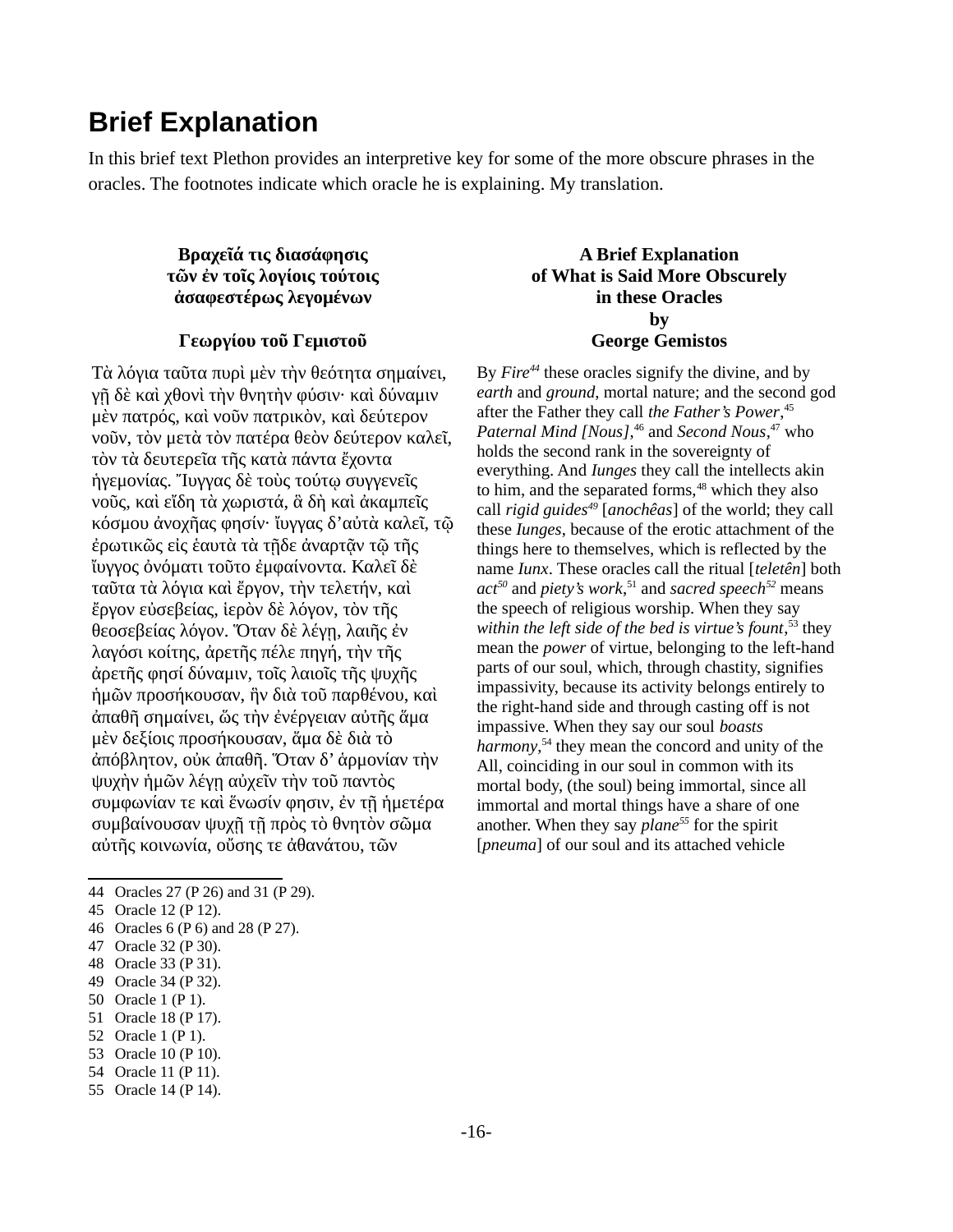πάντων ἀθανάτων τε καὶ θνητῶν ἀλλήλοις κοινωνούντων. Ὅταν δ' ἐπίπεδον καλῇ τὸ τῆς ψυχῆς ἡμῶν πνεῦμα καὶ ὄχημα προσεχές, οὐ καὶ τῶ ὄντι ἐπίπεδον αὐτὸ βούλεται εἶναι σῶμα γάρ, ἀλλὰ τὰ ἄγαν αὐτοῦ λεπτὸν τῷ ἐπιπέδῳ δηλοῖ. Καὶ εἴδωλον δὲ τὸ αὐτὸ καλεῖ, εἰ καὶ τῆς ὀχουμένης φέρον ψυχῆς, καὶ συνεισιὸν αὐτῇ ἐς τὸν ἀμφιφαῆ τόπον, ὃν αὖ καὶ παράδεισον ὀνομάζει. Ὕλης δὲ σκύβαλον, τὸ θνητὸν τόδε σῶμα, καὶ ἐντέλλεται μηδ'αὐτὸ περιορᾶν διαφθειρόμενον, ἀλλ' ἐς δύναμιν γε ἀνασώζειν. Χθονίους δὲ κύνας τὰ ἐκ τῶν παθῶν τοῦ ἡμετέρου θνητοῦ, κατὰ τὰς τελετὰς ὁρώμενα τοῖς γε οὔπω κατακεκοσμηκόσι τὴν ψυχὴν φάσματ' ἄττα ἀνυπόστατά φησιν, οὐδὲν ἀληθὲς σημαίνοντα. Ὅταν δὲ κακὴν τὴν ὕλην λέγῃ, οὐκ ἁπλῶς κακὴν αὐτὴν βούλεται εἶναι, οὐ γὰρ ἂν τὰ χρηστὰ καὶ ἐσθλὰ ἀπ' αὐτῆς ἔλεγε βλαστάνειν, ἀλλὰ τῇ πρὸς πᾶσαν τὴν εἰδικὴν οὐσίαν παραθέσει κακήν φησι, τῷ ἐσχάτην αὐτὴν εἶναι συμπάσης φύσεως οὐσιώδους. Ὅταν δ' ἑαυτὸν ὁ πατὴρ ἥρπασε λέγῃ, τὸ ἐξαίρετον αὐτοῦ τῆς θεότητος σημαίνει καὶ θεοῖς σύμπασι τοῖς ἄλλοις οὐκ ἐνάριθμον.

<span id="page-16-12"></span><span id="page-16-10"></span><span id="page-16-8"></span><span id="page-16-6"></span><span id="page-16-4"></span><span id="page-16-2"></span><span id="page-16-0"></span>[*ochêma*], they do not mean that it is really a plane, for it is a body, but they reveal its excessive thinness like a plane. And they call this the *image* [eidôlon],<sup>[56](#page-16-1)</sup> if the soul moves its vehicle, and it goes with her into *the radiant place*, [57](#page-16-3) which they also name *Paradise*. [58](#page-16-5) *Dross of matter*[59](#page-16-7) means this mortal body, and it is enjoined that it not be neglected, though corruptible, but preserved so far as possible. By *earthly dogs*,<sup>[60](#page-16-9)</sup> they mean the things seen from the passions of our mortal part during the rites [*teletas*] by those without well-ordered souls, mere apparitions without substance, signifying nothing true. When they call *matter evil*, [61](#page-16-11) they do not mean that it is absolutely evil, for they would not say beneficial and good things grow out of it, but they say it is evil by comparison to the entire Ideal [*eidikên*] substance, compared to which it is the last of the whole essential [*ousiôdous*] nature. When they say *the Father snatched Himself away*, [62](#page-16-13) they signify the specialness of his divinity and that he is not to be numbered among all the other gods.

<span id="page-16-1"></span>[<sup>56</sup>](#page-16-0) Oracle 15 (P 15a).

<span id="page-16-3"></span>[<sup>57</sup>](#page-16-2) Oracle 15 (P 15a).

<span id="page-16-5"></span>[<sup>58</sup>](#page-16-4) Oracle 13 (P 13).

<span id="page-16-7"></span>[<sup>59</sup>](#page-16-6) Oracle 16 (P 15b).

<span id="page-16-9"></span>[<sup>60</sup>](#page-16-8) Oracle 19 (P 18).

<span id="page-16-11"></span>[<sup>61</sup>](#page-16-10) Oracle 20 (P 19).

<span id="page-16-13"></span>[<sup>62</sup>](#page-16-12) Oracle 35 (P 33).